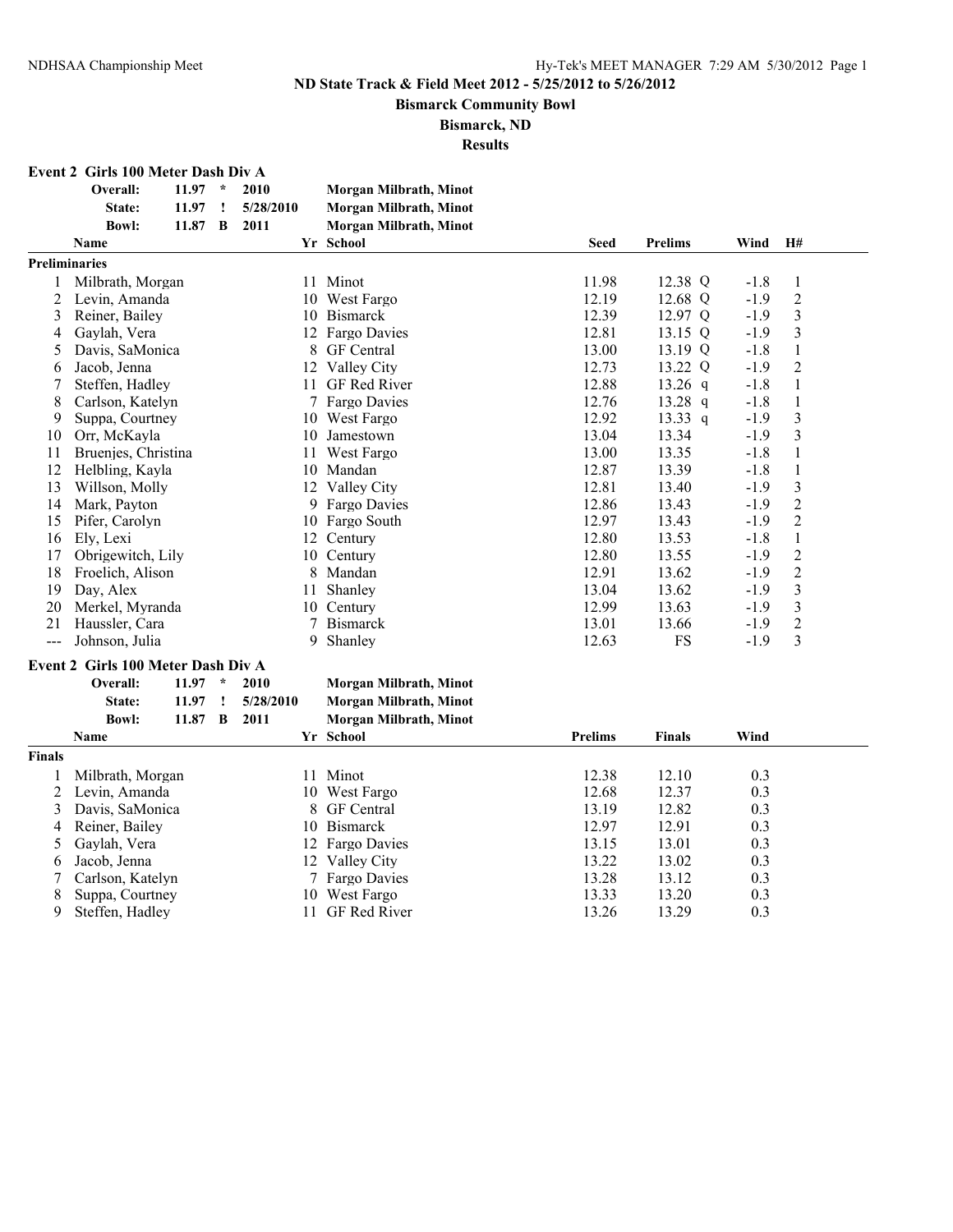**Bismarck Community Bowl**

**Bismarck, ND**

**Results**

|  | <b>Event 6 Girls 200 Meter Dash Div A</b> |  |  |  |  |
|--|-------------------------------------------|--|--|--|--|
|--|-------------------------------------------|--|--|--|--|

|                      | Overall:<br>State:                 | 24.32<br>24.32 | $\star$ | 2010<br>5/28/2010 | Morgan Milbrath, Minot<br><b>Morgan Milbrath, Minot</b> |             |                |        |                |
|----------------------|------------------------------------|----------------|---------|-------------------|---------------------------------------------------------|-------------|----------------|--------|----------------|
|                      | <b>Bowl:</b>                       | 24.01          | B       | 2010              | Laura Roesler, Fargo South                              |             |                |        |                |
|                      | <b>Name</b>                        |                |         |                   | Yr School                                               | <b>Seed</b> | <b>Prelims</b> | Wind   | H#             |
| <b>Preliminaries</b> |                                    |                |         |                   |                                                         |             |                |        |                |
|                      | Milbrath, Morgan                   |                |         | 11                | Minot                                                   | 24.35       | 25.46 Q        | $-1.2$ | 1              |
| 2                    | Levin, Amanda                      |                |         | 10                | West Fargo                                              | 25.14       | 25.71 Q        | $-2.1$ | $\overline{2}$ |
| 3                    | Adah, Afure                        |                |         | 9                 | Shanley                                                 | 25.94       | 26.84 Q        | $-1.2$ | 1              |
| 4                    | Peterson. Chelsea                  |                |         | 10                | Mandan                                                  | 26.50       | 26.96 Q        | $-2.1$ | $\overline{2}$ |
| 5                    | Kelsch, Andrea                     |                |         | 10                | Century                                                 | 26.27       | 27.17 Q        | $-1.2$ | 1              |
| 6                    | Reiner, Bailey                     |                |         | 10                | <b>Bismarck</b>                                         | 25.92       | 27.18 Q        | $-2.1$ | $\overline{c}$ |
|                      | Carlson, Katelyn                   |                |         |                   | Fargo Davies                                            | 26.83       | $27.25$ q      | $-2.1$ | $\overline{2}$ |
| 8                    | Langerud, Bryce                    |                |         |                   | 9 West Fargo                                            | 26.82       | $27.34$ q      | $-1.2$ | 1              |
| 9                    | Pifer, Carolyn                     |                |         | 10                | Fargo South                                             | 26.92       | $27.36$ q      | $-2.1$ | $\overline{2}$ |
| 10                   | Jacob. Jenna                       |                |         | 12                | Valley City                                             | 26.84       | 27.39          | $-1.2$ | 1              |
| 11                   | Obrigewitch, Lily                  |                |         | 10                | Century                                                 | 26.64       | 27.45          | $-2.1$ | $\overline{2}$ |
| 12                   | Willson, Molly                     |                |         | 12                | Valley City                                             | 26.66       | 27.59          | $-2.1$ | $\overline{2}$ |
| 13                   | Froelich, Alison                   |                |         | 8                 | Mandan                                                  | 26.85       | 27.71          | $-1.2$ | 1              |
| 14                   | Enderson, McKenzie                 |                |         | 12                | <b>Bismarck</b>                                         | 26.92       | 27.72          | $-2.1$ | $\overline{2}$ |
| 15                   | Hoff, Maria                        |                |         | 12                | Century                                                 | 26.78       | 27.79          | $-1.2$ | 1              |
| 16                   | Marsh, Jenny                       |                |         |                   | Fargo Davies                                            | 26.66       | 27.86          | $-1.2$ | $\mathbf{1}$   |
| 17                   | Helbling, Kayla                    |                |         | 10                | Mandan                                                  | 26.72       | 27.88          | $-2.1$ | $\overline{2}$ |
| $---$                | Miller, Morgan                     |                |         | 10                | <b>Bismarck</b>                                         | 26.64       | FS             | $-1.2$ | 1              |
|                      | Event 6 Girls 200 Meter Dash Div A |                |         |                   |                                                         |             |                |        |                |
|                      | Overall:                           | 24.32          | $\star$ | 2010              | Morgan Milbrath, Minot                                  |             |                |        |                |
|                      | State:                             | 24.32          |         | 5/28/2010         | Morgan Milbrath, Minot                                  |             |                |        |                |
|                      | <b>Bowl:</b>                       | 24.01          | B       | 2010              | Laura Roesler, Fargo South                              |             |                |        |                |

|               | Name                                |               |   |                  | Yr School                  | <b>Prelims</b> | <b>Finals</b>  | Wind           |  |
|---------------|-------------------------------------|---------------|---|------------------|----------------------------|----------------|----------------|----------------|--|
| <b>Finals</b> |                                     |               |   |                  |                            |                |                |                |  |
|               | Milbrath, Morgan                    |               |   | 11               | Minot                      | 25.46          | 24.33          | 2.3            |  |
|               | Levin, Amanda                       |               |   |                  | 10 West Fargo              | 25.71          | 25.51          | 2.3            |  |
| 3             | Adah, Afure                         |               |   |                  | Shanley<br>9.              | 26.84          | 26.02          | 2.3            |  |
| 4             | Kelsch, Andrea                      |               |   | 10               | Century                    | 27.17          | 26.15          | 2.3            |  |
| 5             | Reiner, Bailey                      |               |   | 10.              | <b>Bismarck</b>            | 27.18          | 26.40          | 2.3            |  |
| 6             | Peterson, Chelsea                   |               |   |                  | 10 Mandan                  | 26.96          | 26.42          | 2.3            |  |
|               | Pifer, Carolyn                      |               |   |                  | 10 Fargo South             | 27.36          | 26.66          | 2.3            |  |
| 8             | Langerud, Bryce                     |               |   | West Fargo<br>9. | 27.34                      | 26.89          | 2.3            |                |  |
| 9             | Carlson, Katelyn                    |               |   | 7 Fargo Davies   | 27.25                      | 26.90          | 2.3            |                |  |
|               | Event 10 Girls 400 Meter Dash Div A |               |   |                  |                            |                |                |                |  |
|               | Overall:                            | 53.25         | ÷ | 2010             | Laura Roesler, Fargo South |                |                |                |  |
|               | State:                              | 53.25         | I | 5/28/2010        | Laura Roesler, Fargo South |                |                |                |  |
|               | <b>Bowl:</b>                        | 53.25         | B | 2010             | Laura Roesler, Fargo South |                |                |                |  |
|               | Name                                |               |   |                  | Yr School                  | <b>Seed</b>    | <b>Prelims</b> | <b>H#</b>      |  |
|               | <b>Preliminaries</b>                |               |   |                  |                            |                |                |                |  |
|               | Milbrath, Morgan                    |               |   | 11               | Minot                      | 55.11          | 54.30 Q        |                |  |
|               |                                     | Levin, Amanda |   | 10               | West Fargo                 | 57.38          | 57.72 Q        | $\overline{c}$ |  |
| 3             | Nyanfor, Regina                     |               |   | 11-              | Fargo North                | 58.56          | 58.27 Q        | $\overline{2}$ |  |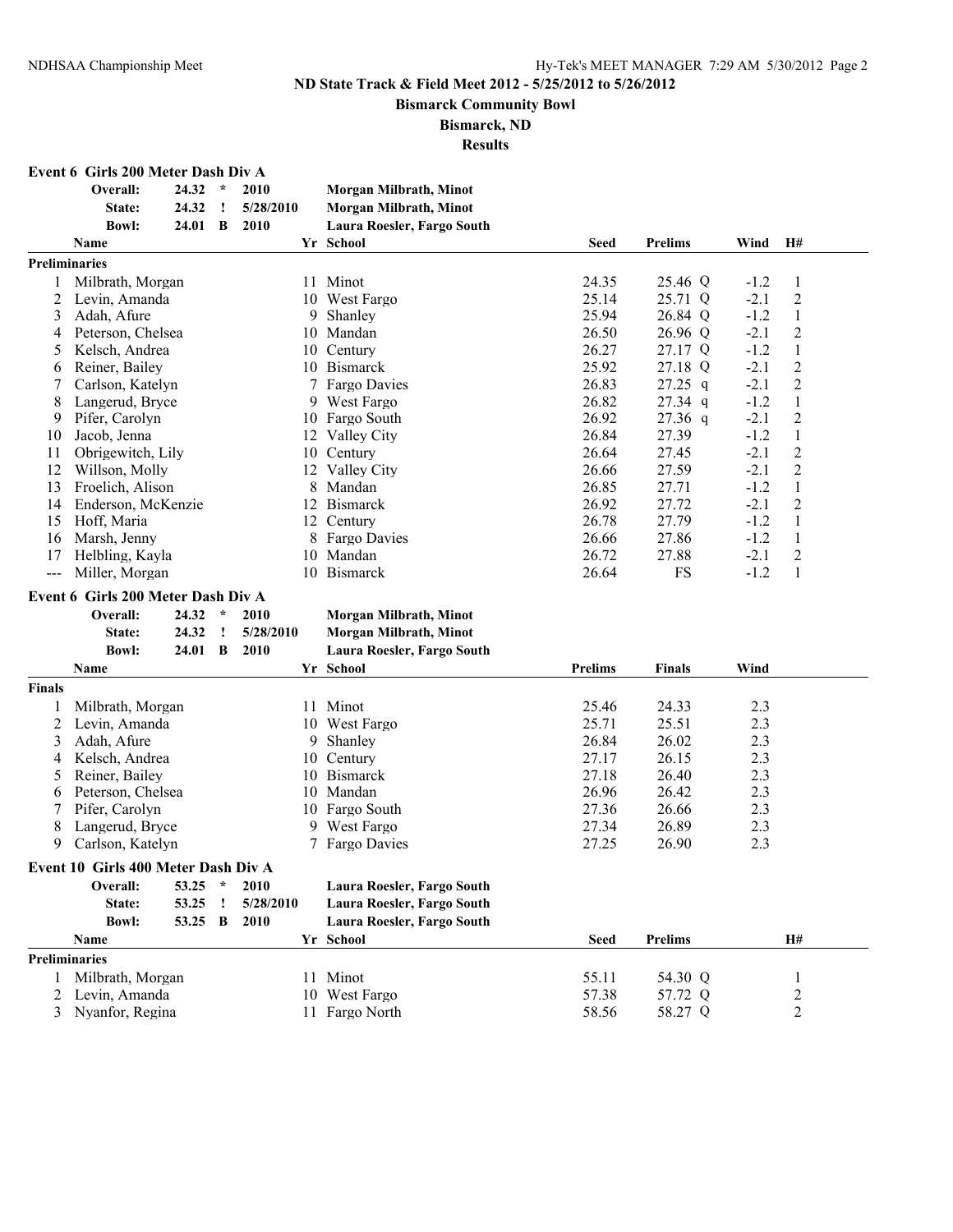**Bismarck Community Bowl**

#### **Bismarck, ND**

**Results**

# **Preliminaries ... (Event 10 Girls 400 Meter Dash Div A)**

|        | Name                                |         |         |           |                | Yr School                  | <b>Seed</b>    | <b>Prelims</b> | H#             |
|--------|-------------------------------------|---------|---------|-----------|----------------|----------------------------|----------------|----------------|----------------|
| 4      | Kelsch, Andrea                      |         |         |           |                | 10 Century                 | 59.76          | 59.24 Q        | $\mathbf{1}$   |
| 5      | Brown, Lexi                         |         |         |           |                | 8 Century                  | 59.87          | 59.22 Q        | $\overline{c}$ |
| 6      | Rone, Ashley                        |         |         |           | 9              | GF Red River               | 1:00.52        | 59.32 Q        | 1              |
| 7      | VanderVorste, Jamie                 |         |         |           |                | 12 Minot                   | 1:00.19        | 59.46 q        | $\overline{c}$ |
| 8      | Miller, Morgan                      |         |         |           |                | 10 Bismarck                | 58.81          | 59.67 q        | 1              |
| 9      | Bostrom, Katie                      |         |         |           |                | 10 Fargo South             | 1:00.15        | $1:00.09$ q    | $\overline{2}$ |
| 10     | Milbrath, Madison                   |         |         |           | 9.             | Minot                      | 1:01.25        | 1:00.22        | $\mathbf{1}$   |
| 11     | Wynn, Matty                         |         |         |           | 9              | Wahpeton                   | 1:02.27        | 1:01.50        | $\overline{c}$ |
| 12     | Duttenhefer, Sierra                 |         |         |           | 9              | Minot                      | 1:01.32        | 1:01.62        | 1              |
| 13     | Marsh, Jenny                        |         |         |           | 8              | Fargo Davies               | 1:01.16        | 1:01.68        | 1              |
| 14     | Beaudoin, Leslie                    |         |         |           | 12 Dickinson   | 1:01.19                    | 1:01.70        | $\overline{2}$ |                |
| 15     | Taber, Bria                         |         |         | 11        | Fargo South    | 1:02.19                    | 1:01.88        | 1              |                |
| 16     | Voigt, Kylee                        |         |         |           | 8              | Jamestown                  | 1:01.74        | 1:02.65        | $\mathbf{1}$   |
| 17     | Scherr, Katie                       |         |         |           | 8              | Century                    | 1:01.46        | 1:02.91        | $\overline{c}$ |
| 18     | Page, Kaitlyn                       |         |         |           | 7              | <b>Bismarck</b>            | 1:01.61        | 1:03.46        | $\overline{2}$ |
|        |                                     |         |         |           |                |                            |                |                |                |
|        | Event 10 Girls 400 Meter Dash Div A |         |         |           |                |                            |                |                |                |
|        | Overall:                            | 53.25   | $\star$ | 2010      |                | Laura Roesler, Fargo South |                |                |                |
|        | State:                              | 53.25   | Ţ       | 5/28/2010 |                | Laura Roesler, Fargo South |                |                |                |
|        | <b>Bowl:</b>                        | 53.25   | B       | 2010      |                | Laura Roesler, Fargo South |                |                |                |
|        | Name                                |         |         |           |                | Yr School                  | <b>Prelims</b> | Finals         |                |
| Finals |                                     |         |         |           |                |                            |                |                |                |
| 1      | Milbrath, Morgan                    |         |         |           |                | 11 Minot                   | 54.30          | 55.36          |                |
| 2      | Levin, Amanda                       |         |         |           |                | 10 West Fargo              | 57.72          | 59.15          |                |
| 3      | Nyanfor, Regina                     |         |         |           |                | 11 Fargo North             | 58.27          | 59.73          |                |
| 4      | Kelsch, Andrea                      |         |         |           |                | 10 Century                 | 59.24          | 59.89          |                |
| 5      | Miller, Morgan                      |         |         |           |                | 10 Bismarck                | 59.67          | 1:00.20        |                |
| 6      | Rone, Ashley                        |         |         |           | 9              | GF Red River               | 59.32          | 1:00.86        |                |
| 7      | VanderVorste, Jamie                 |         |         |           |                | 12 Minot                   | 59.46          | 1:01.06        |                |
| 8      | Brown, Lexi                         |         |         |           | 8              | Century                    | 59.22          | 1:01.14        |                |
| 9      | Bostrom, Katie                      |         |         |           |                | 10 Fargo South             | 1:00.09        | 1:02.47        |                |
|        |                                     |         |         |           |                |                            |                |                |                |
|        | Event 14 Girls 800 Meter Run Div A  |         |         |           |                |                            |                |                |                |
|        | Overall:                            | 2:10.78 | $\ast$  | 2008      |                | Laura Roesler, Fargo South |                |                |                |
|        | State:                              | 2:10.78 | ı       | 2008      |                | Laura Roesler, Fargo South |                |                |                |
|        | <b>Bowl:</b>                        | 2:10.78 | B       | 2008      |                | Laura Roesler, Fargo South |                |                |                |
|        | Name                                |         |         |           |                | Yr School                  | <b>Seed</b>    | Finals         |                |
| Finals |                                     |         |         |           |                |                            |                |                |                |
|        | Mears, Alissa                       |         |         |           |                | 12 West Fargo              | 2:17.64        | 2:18.94        |                |
| 2      | Strandemo, Madeline                 |         |         |           |                | 11 Fargo South             | 2:18.05        | 2:19.28        |                |
| 3      | Allmer, Alison                      |         |         |           |                | 11 Jamestown               | 2:19.24        | 2:21.07        |                |
| 4      | VanderVorste, Jamie                 |         |         |           |                | 12 Minot                   | 2:19.84        | 2:22.22        |                |
| 5      | Link, Sierra                        |         |         |           |                | 10 Century                 | 2:21.38        | 2:23.01        |                |
| 6      | Lachowitzer, Tarin                  |         |         |           |                | 12 Fargo Davies            | 2:23.47        | 2:23.33        |                |
| 7      | Huether, Sam                        |         |         | 11        | Minot          | 2:20.89                    | 2:23.66        |                |                |
| 8      | Lysne, Christa                      |         |         |           | 11 Devils Lake | 2:21.24                    | 2:23.71        |                |                |
| 9      | Jacobson, Sarah                     |         |         |           | 8 Shanley      | 2:23.40                    | 2:24.27        |                |                |
| 10     | Fontenot, Libby                     |         |         |           |                | 10 Bismarck                | 2:21.77        | 2:24.80        |                |
| 11     | Brownotter, Brittany                |         |         |           |                | 10 Bismarck                | 2:20.03        | 2:25.80        |                |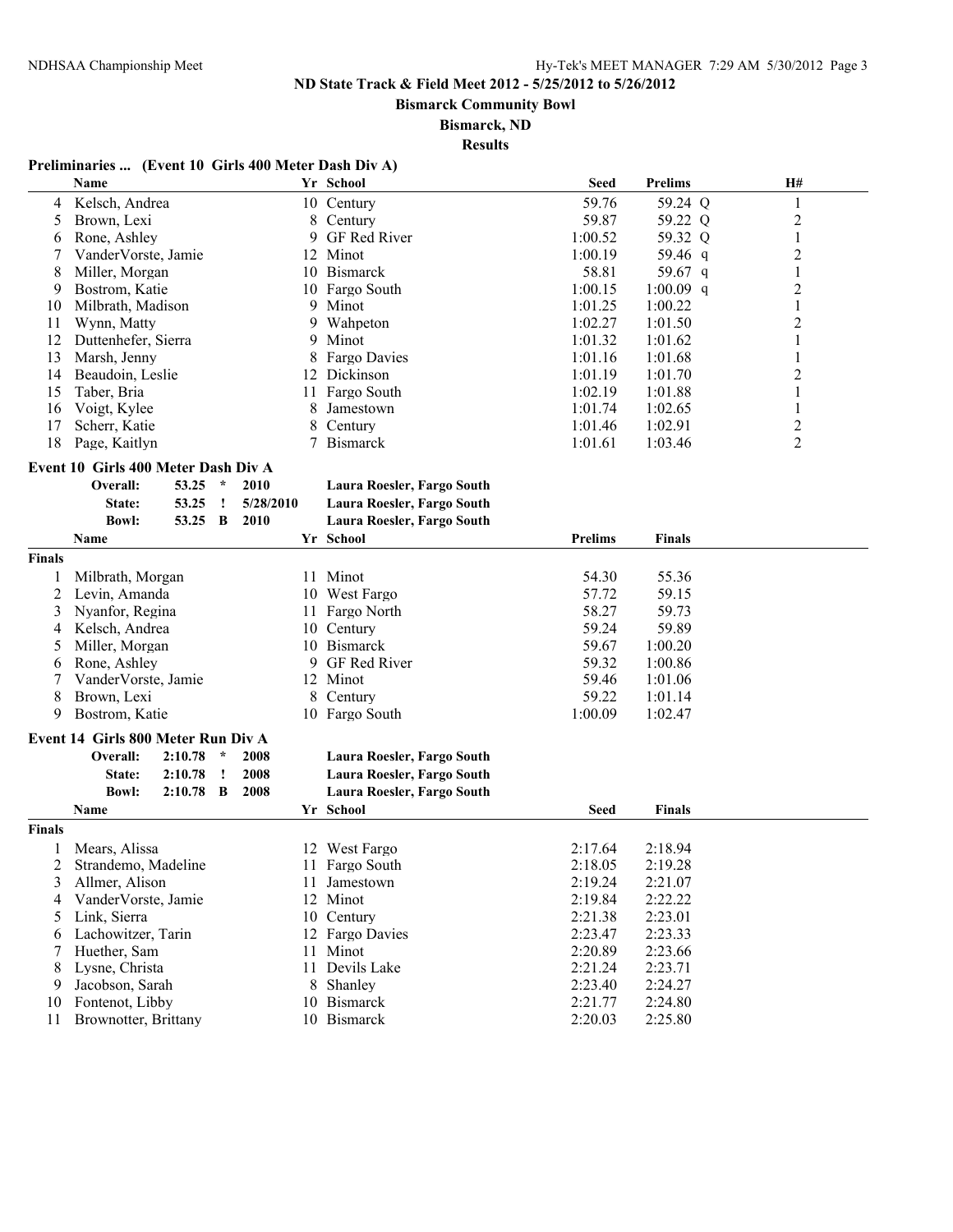**Bismarck Community Bowl**

# **Bismarck, ND**

|               | Finals  (Event 14 Girls 800 Meter Run Div A)      |    |                                |                      |                      |  |
|---------------|---------------------------------------------------|----|--------------------------------|----------------------|----------------------|--|
|               | Name                                              |    | Yr School                      | <b>Seed</b>          | Finals               |  |
| 12            | Neimeyer, Taryn                                   |    | 8 Century                      | 2:21.38              | 2:28.05              |  |
| 13            | Bostrom, Katie                                    |    | 10 Fargo South                 | 2:20.07              | 2:33.62              |  |
| 14            | Rone, Ashley                                      | 9  | GF Red River                   | 2:22.15              | 2:34.82              |  |
|               | Event 18 Girls 1600 Meter Run Div A               |    |                                |                      |                      |  |
|               | 4:44.44<br>1993<br>Overall:<br>$\mathcal{R}$      |    | <b>Becki Wells, Dickinson</b>  |                      |                      |  |
|               | State:<br>4:44.44<br>1993<br>Ţ                    |    | <b>Becki Wells, Dickinson</b>  |                      |                      |  |
|               | 2001<br><b>Bowl:</b><br>$4:56.19$ B               |    | Carly Emil, Mandan             |                      |                      |  |
|               | Name                                              |    | Yr School                      | Seed                 | Finals               |  |
| <b>Finals</b> |                                                   |    |                                |                      |                      |  |
| 1             | Allmer, Alison                                    |    | 11 Jamestown                   | 5:14.54              | 5:05.83              |  |
| 2             | Lachowitzer, Tarin                                |    | 12 Fargo Davies                | 5:20.16              | 5:09.26              |  |
| 3             | Jacobson, Sarah                                   | 8  | Shanley                        | 5:11.04              | 5:09.46              |  |
| 4             | Brownotter, Brittany                              |    | 10 Bismarck                    | 5:09.28              | 5:10.15              |  |
| 5             | Strandemo, Madeline                               | 11 | Fargo South                    | 5:14.83              | 5:13.69              |  |
| 6             | Zeis, Lexi                                        |    | 10 Bismarck                    | 5:17.14              | 5:13.76              |  |
| 7             | Ceglowski, Taryn                                  |    | 7 Williston                    | 5:26.92              | 5:19.02              |  |
| 8             | Melin, Paige                                      |    | 12 Century                     | 5:27.89              | 5:21.56              |  |
| 9             | Wingenbach, Rachel                                | 12 | Mandan                         | 5:28.37              | 5:23.11              |  |
| 10            | Lysne, Christa                                    | 11 | Devils Lake                    | 5:21.58              | 5:24.79              |  |
| 11            | Harmon, Jackie                                    |    | 9 Fargo North                  | 5:25.24              | 5:27.97              |  |
| 12            | Backlund, Alex                                    |    | 10 Shanley                     | 5:23.97              | 5:29.57              |  |
| 13            | Thomas, Jordyn                                    | 9. | <b>GF</b> Central              | 5:29.22              | 5:30.22              |  |
| 14            | Sarafolean, Molly                                 |    | Fargo North                    | 5:45.10              | 5:31.45              |  |
| 15            | Gannon, Grace                                     | 8  | <b>Bismarck</b>                | 5:34.57              | 5:34.09              |  |
| 16            | Benitez, Adilene                                  |    | 10 Mandan                      | 5:41.31              | 5:34.18              |  |
| 17            | Pierce, Morgan                                    |    | 9 Bismarck St. Mary's          | 5:29.25              | 5:42.37              |  |
| 18            | Berntson, April                                   |    | 9 Valley City                  | 5:30.23              | 5:42.39              |  |
| 19            | Fettig, Alicia                                    |    | 12 Century                     | 5:26.48              | 5:45.16              |  |
| 20            | Wald, Kayla                                       |    | 11 Bismarck                    | 5:30.87              | 5:54.22              |  |
|               | Event 22 Girls 3200 Meter Run Div A               |    |                                |                      |                      |  |
|               | Overall:<br>10:36.95<br>2004<br>$\star$           |    | Krista Anderson, Benson County |                      |                      |  |
|               | 10:37.14<br>$\mathbf{I}$<br><b>2000</b><br>State: |    | Carly Emil, Mandan             |                      |                      |  |
|               | 2004<br><b>Bowl:</b><br>10:36.95 B                |    | Krista Anderson, Benson County |                      |                      |  |
|               | Name                                              |    | Yr School                      | Seed                 | Finals               |  |
| Finals        |                                                   |    |                                |                      |                      |  |
| 1             | Brownotter, Brittany                              |    | 10 Bismarck                    | 11:06.27             | 11:05.55             |  |
| 2             | Jacobson, Sarah                                   |    | 8 Shanley                      | 11:16.49             | 11:14.09             |  |
| 3             | Lachowitzer, Tarin                                |    | 12 Fargo Davies                | 11:35.88             | 11:27.84             |  |
| 4             | Zeis, Lexi                                        |    | 10 Bismarck                    | 11:28.53             | 11:31.06             |  |
| 5             | Melin, Paige                                      |    | 12 Century                     | 11:50.79             | 11:46.66             |  |
| 6             | Ceglowski, Taryn                                  |    | 7 Williston                    | 11:54.58             | 11:48.90             |  |
| 7             | Bessler, Maddie                                   | 9. | 8 Fargo South                  | 11:56.42             | 11:51.08             |  |
| 8             | Pierce, Morgan                                    |    | Bismarck St. Mary's            | 11:38.29             | 11:53.71             |  |
| 9             | Backlund, Alex                                    |    | 10 Shanley                     | 11:53.90             | 12:01.34             |  |
| 10            | Fettig, Alicia<br>Thomas, Jordyn                  |    | 12 Century<br>9 GF Central     | 11:49.77<br>11:57.51 | 12:13.74<br>12:15.08 |  |
| 11<br>12      | Swenson, Samantha                                 |    | 10 Fargo North                 | 11:55.42             | 12:17.46             |  |
|               |                                                   |    |                                |                      |                      |  |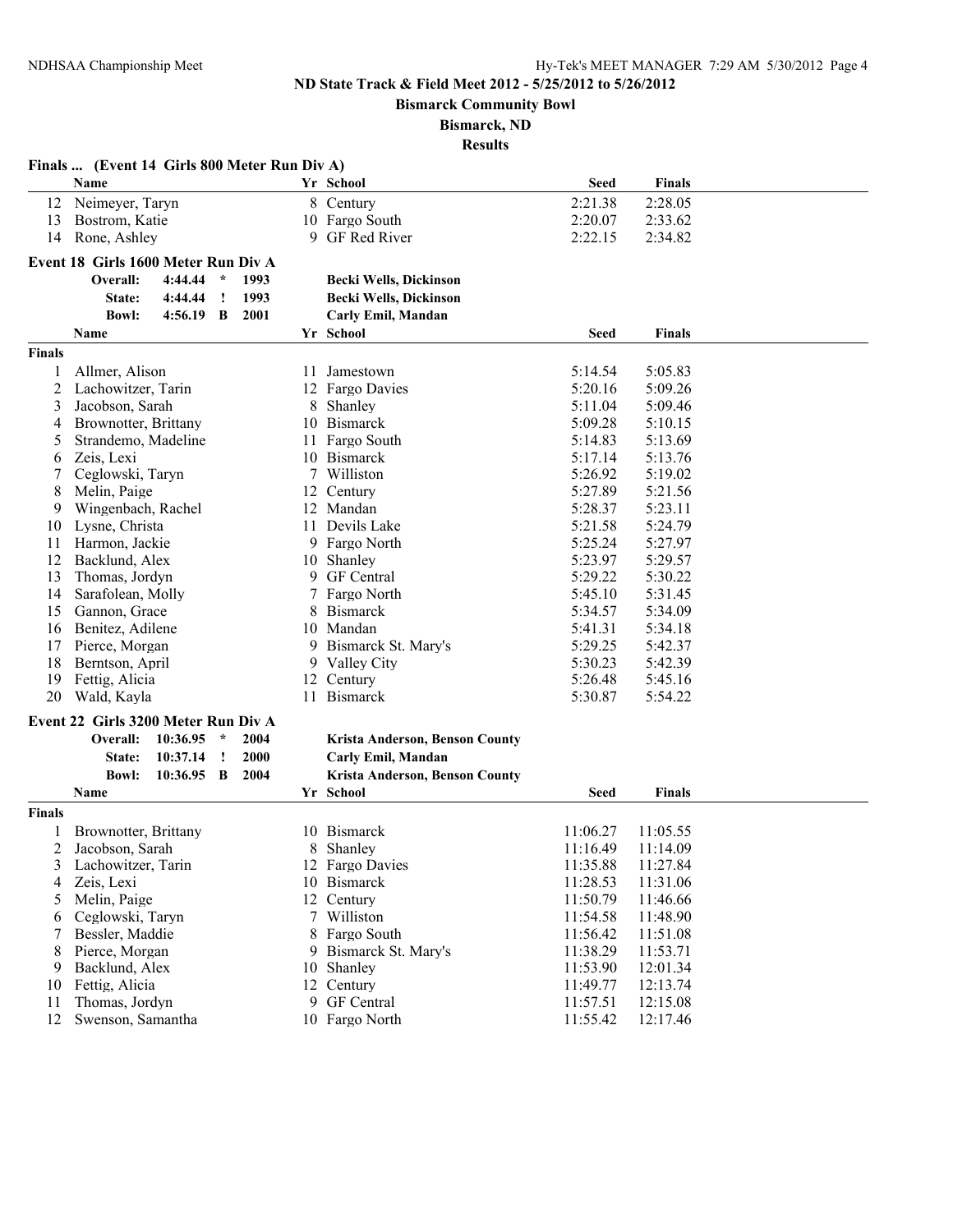**Bismarck Community Bowl**

**Bismarck, ND**

**Results**

#### **Finals ... (Event 22 Girls 3200 Meter Run Div A)**

|    | <b>Name</b>             | Yr School       | <b>Seed</b> | <b>Finals</b> |
|----|-------------------------|-----------------|-------------|---------------|
|    | 13 Wingenbach, Rachel   | 12 Mandan       | 11:55.46    | 12:19.73      |
|    | 14 Swenson, Alicia      | 10 Fargo North  | 11:57.73    | 12:20.23      |
|    | 15 Rohrer, Elizabeth    | 7 Minot         | 12:22.26    | 12:23.91      |
|    | 16 Baltezore, Christine | 11 West Fargo   | 11:59.52    | 12:26.19      |
| 17 | Vetter, Andrea          | 8 Shanley       | 11:57.92    | 12:30.33      |
| 18 | Wald, Kayla             | <b>Bismarck</b> | 11:57.28    | 12:57.43      |

# **Event 25 Girls 100 Meter Hurdles Div A**<br>Overall: 14.33  $*$  2005

### **Overall: 14.33 \* 2005 Whitney Carlson, Carrington State: 14.56 ! 2005 McKenzie Mehlisch, Fargo South**

| Bowl: | 14.48 B 2004 |  | <b>Adriana Friezen, Carrington</b> |
|-------|--------------|--|------------------------------------|
|-------|--------------|--|------------------------------------|

|               | <b>Name</b>                            |       |          |                     |                 |           | Yr School                          | <b>Seed</b>    | <b>Prelims</b> | Wind           | H#             |  |
|---------------|----------------------------------------|-------|----------|---------------------|-----------------|-----------|------------------------------------|----------------|----------------|----------------|----------------|--|
|               | Preliminaries                          |       |          |                     |                 |           |                                    |                |                |                |                |  |
| 1             | Klug, Lindsey                          |       |          |                     |                 |           | 11 Fargo South                     | 15.11          | 15.56 Q        | $-1.2$         | 1              |  |
| 2             | Peterson, Chelsea                      |       |          |                     |                 | 10        | Mandan                             | 15.52          | 15.87 Q        | $-0.7$         | $\overline{c}$ |  |
| 3             | Rosales, Hadley                        |       |          |                     |                 | 9         | Century                            | 15.85          | $16.14$ Q      | $-1.2$         | $\mathbf{1}$   |  |
| 4             | Orr, McKayla                           |       |          |                     |                 | 10        | Jamestown                          | 16.24          | 16.27 Q        | $-0.7$         | $\overline{c}$ |  |
| 5             | Bengson, Sophie                        |       |          |                     |                 | 9         | Minot                              | 16.20          | 16.39 Q        | $-0.7$         | $\overline{c}$ |  |
| 6             | Audet, DelRay                          |       |          |                     |                 | 12        | Minot                              | 15.83          | 16.52 Q        | $-1.2$         | $\mathbf{1}$   |  |
|               | Delzer, Tessa                          |       |          |                     | 12              | Century   | 16.47                              | $16.44$ q      | $-0.7$         | $\overline{2}$ |                |  |
| 8             | Bork, Sydney                           |       |          | 12                  | Fargo Davies    | 16.50     | $16.56$ q                          | $-0.7$         | $\overline{c}$ |                |                |  |
| 9             | Bowers, Kaytlyn                        |       | 9        | Mandan              | 16.34           | $16.63$ q | $-1.2$                             | $\mathbf{1}$   |                |                |                |  |
| 10            | Pagan, Alexa                           |       | 9        | Bismarck St. Mary's | 16.74           | 16.90     | $-0.7$                             | $\overline{2}$ |                |                |                |  |
| 11            | Jordan, Julia                          |       | 10       | Shanley             | 16.44           | 17.02     | $-1.2$                             | 1              |                |                |                |  |
| 12            | Weaver, Hannah                         |       |          |                     | 11              | Century   | 16.72                              | 17.21          | $-1.2$         | $\mathbf{1}$   |                |  |
| 13            | McQuade, Paige                         |       |          | 11                  | West Fargo      | 16.77     | 17.24                              | $-1.2$         | $\mathbf{1}$   |                |                |  |
| 14            | Todd, Natalee                          |       |          | 10                  | <b>Bismarck</b> | 15.85     | 17.31                              | $-0.7$         | $\overline{2}$ |                |                |  |
| 15            | Uglem, Madison                         |       |          | 10                  | Fargo North     | 16.54     | 17.34                              | $-1.2$         | $\mathbf{1}$   |                |                |  |
| 16            | Storbakken, Arianna                    |       | 10       | GF Red River        | 16.60           | 17.80     | $-0.7$                             | 2              |                |                |                |  |
|               | Event 25 Girls 100 Meter Hurdles Div A |       |          |                     |                 |           |                                    |                |                |                |                |  |
|               | Overall:                               | 14.33 | $\star$  |                     | 2005            |           | <b>Whitney Carlson, Carrington</b> |                |                |                |                |  |
|               | State:                                 | 14.56 | Ţ        |                     | 2005            |           | McKenzie Mehlisch, Fargo South     |                |                |                |                |  |
|               | <b>Bowl:</b>                           | 14.48 | $\bf{B}$ |                     | 2004            |           | <b>Adriana Friezen, Carrington</b> |                |                |                |                |  |
|               | Name                                   |       |          |                     |                 |           | Yr School                          | <b>Prelims</b> | <b>Finals</b>  | Wind           |                |  |
| <b>Finals</b> |                                        |       |          |                     |                 |           |                                    |                |                |                |                |  |
|               | Klug, Lindsey                          |       |          |                     |                 |           | 11 Fargo South                     | 15.56          | 15.12          | 2.3            |                |  |
| 2             | Peterson, Chelsea                      |       |          |                     |                 | 10        | Mandan                             | 15.87          | 15.67          | 2.3            |                |  |
| 3             | Audet, DelRay                          |       |          |                     |                 | 12        | Minot                              | 16.52          | 15.98          | 2.3            |                |  |
| 4             | Bowers, Kaytlyn                        |       |          |                     |                 | 9.        | Mandan                             | 16.63          | 16.05          | 2.3            |                |  |
| 5             | Rosales, Hadley                        |       |          |                     |                 | 9.        | Century                            | 16.14          | 16.17          | 2.3            |                |  |
| 6             | Bengson, Sophie                        |       |          |                     |                 | 9         | Minot                              | 16.39          | 16.32          | 2.3            |                |  |
|               | Bork, Sydney                           |       |          |                     |                 | 12        | Fargo Davies                       | 16.56          | 16.32          | 2.3            |                |  |
| 8             | Delzer, Tessa                          |       |          |                     |                 | 12        | Century                            | 16.44          | 16.35          | 2.3            |                |  |
| 9             | Orr, McKayla                           |       |          |                     |                 | 10        | Jamestown                          | 16.27          | 16.59          | 2.3            |                |  |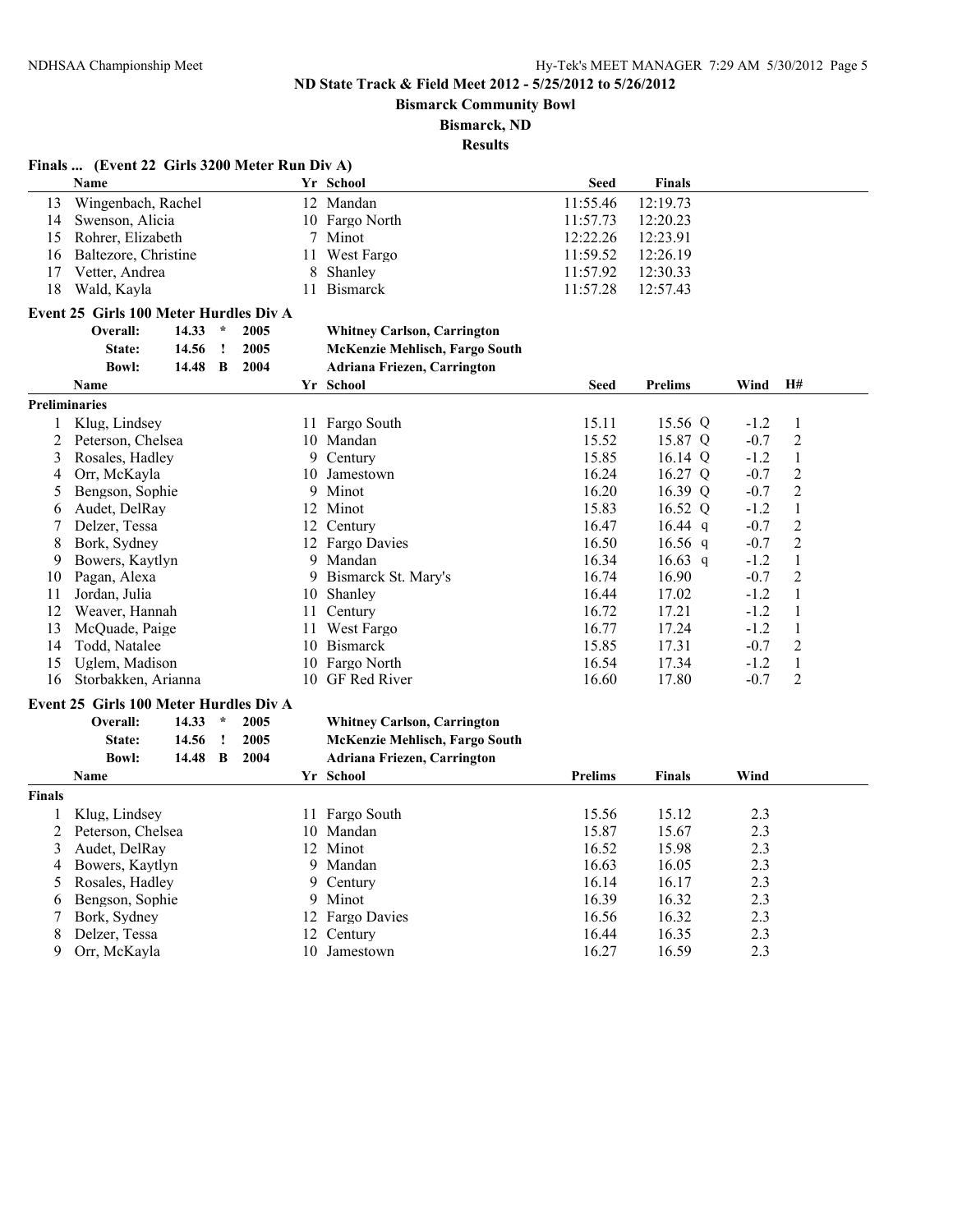**Bismarck Community Bowl**

**Bismarck, ND**

| Event 30 Girls 300 Meter Hurdles Div A |  |  |
|----------------------------------------|--|--|
|----------------------------------------|--|--|

|                                                          | Overall:                                                                                                                                                                                                                                                        | 42.26                   | $\star$ | 2006                 |           | <b>Whitney Carlson, Carrington</b>                                                                                                                                                                                                                             |                                                                                                 |                                                                                                |                         |  |
|----------------------------------------------------------|-----------------------------------------------------------------------------------------------------------------------------------------------------------------------------------------------------------------------------------------------------------------|-------------------------|---------|----------------------|-----------|----------------------------------------------------------------------------------------------------------------------------------------------------------------------------------------------------------------------------------------------------------------|-------------------------------------------------------------------------------------------------|------------------------------------------------------------------------------------------------|-------------------------|--|
|                                                          | State:                                                                                                                                                                                                                                                          | 42.51                   | Ţ       | 2010                 |           | <b>Ellie Grooters, West Fargo</b>                                                                                                                                                                                                                              |                                                                                                 |                                                                                                |                         |  |
|                                                          | <b>Bowl:</b>                                                                                                                                                                                                                                                    | 42.26                   | B       | 2006                 |           | <b>Whitney Carlson, Carrington</b>                                                                                                                                                                                                                             |                                                                                                 |                                                                                                |                         |  |
|                                                          | <b>Name</b>                                                                                                                                                                                                                                                     |                         |         |                      |           | Yr School                                                                                                                                                                                                                                                      | <b>Seed</b>                                                                                     | <b>Prelims</b>                                                                                 | <b>H#</b>               |  |
| <b>Preliminaries</b>                                     |                                                                                                                                                                                                                                                                 |                         |         |                      |           |                                                                                                                                                                                                                                                                |                                                                                                 |                                                                                                |                         |  |
| 1                                                        | Milbrath, Morgan                                                                                                                                                                                                                                                |                         |         |                      |           | 11 Minot                                                                                                                                                                                                                                                       | 44.70                                                                                           | 44.85 Q                                                                                        | 1                       |  |
| 2                                                        | Orr, McKayla                                                                                                                                                                                                                                                    |                         |         |                      |           | 10 Jamestown                                                                                                                                                                                                                                                   | 45.74                                                                                           | 46.12 Q                                                                                        | $\mathfrak{Z}$          |  |
| 3                                                        | Peterson, Chelsea                                                                                                                                                                                                                                               |                         |         |                      |           | 10 Mandan                                                                                                                                                                                                                                                      | 45.08                                                                                           | 46.32 Q                                                                                        | $\overline{c}$          |  |
| 4                                                        | Simonson, Sophi                                                                                                                                                                                                                                                 |                         |         |                      |           | 11 Fargo North                                                                                                                                                                                                                                                 | 46.40                                                                                           | 46.22 Q                                                                                        | 3                       |  |
| 5                                                        | Pfau, Shaina                                                                                                                                                                                                                                                    |                         |         |                      |           | 10 Fargo North                                                                                                                                                                                                                                                 | 47.60                                                                                           | 46.39 Q                                                                                        | $\overline{2}$          |  |
| 6                                                        | Bork, Sydney                                                                                                                                                                                                                                                    |                         |         |                      |           | 12 Fargo Davies                                                                                                                                                                                                                                                | 47.27                                                                                           | 47.21 Q                                                                                        | 1                       |  |
|                                                          | Bengson, Sophie                                                                                                                                                                                                                                                 |                         |         |                      |           | 9 Minot                                                                                                                                                                                                                                                        | 47.29                                                                                           | 46.74 q                                                                                        | $\overline{c}$          |  |
| 8                                                        | Todhunter, Rachel                                                                                                                                                                                                                                               |                         |         |                      | 12        | GF Red River                                                                                                                                                                                                                                                   | 46.62                                                                                           | 46.87 q                                                                                        | $\overline{c}$          |  |
| 9                                                        | Huether, Sam                                                                                                                                                                                                                                                    |                         |         |                      | 11        | Minot                                                                                                                                                                                                                                                          | 47.40                                                                                           | 47.02 $q$                                                                                      | $\overline{\mathbf{3}}$ |  |
| 10                                                       | Wynn, Molly                                                                                                                                                                                                                                                     |                         |         |                      | 11        | Wahpeton                                                                                                                                                                                                                                                       | 48.04                                                                                           | 47.21                                                                                          | $\overline{2}$          |  |
| 11                                                       | Adah, Afure                                                                                                                                                                                                                                                     |                         |         |                      |           | 9 Shanley                                                                                                                                                                                                                                                      | 46.68                                                                                           | 47.76                                                                                          | 1                       |  |
| 12                                                       | Audet, DelRay                                                                                                                                                                                                                                                   |                         |         |                      |           | 12 Minot                                                                                                                                                                                                                                                       | 48.58                                                                                           | 48.28                                                                                          | 1                       |  |
| 13                                                       | Bowers, Kaytlyn                                                                                                                                                                                                                                                 |                         |         |                      |           | 9 Mandan                                                                                                                                                                                                                                                       | 48.06                                                                                           | 48.51                                                                                          | 1                       |  |
| 14                                                       | Rosales, Hadley                                                                                                                                                                                                                                                 |                         |         |                      |           | 9 Century                                                                                                                                                                                                                                                      | 47.73                                                                                           | 48.54                                                                                          | 1                       |  |
| 15                                                       | Taber, Bria                                                                                                                                                                                                                                                     |                         |         |                      |           | 11 Fargo South                                                                                                                                                                                                                                                 | 47.51                                                                                           | 48.56                                                                                          | 3                       |  |
| 16                                                       | Grosulak, Morgan                                                                                                                                                                                                                                                |                         |         |                      |           | 12 Dickinson                                                                                                                                                                                                                                                   | 48.44                                                                                           | 48.82                                                                                          |                         |  |
| 17                                                       | Delzer, Tessa                                                                                                                                                                                                                                                   |                         |         |                      |           | 12 Century                                                                                                                                                                                                                                                     | 48.50                                                                                           | 48.93                                                                                          | $\overline{\mathbf{c}}$ |  |
| 18                                                       | Pagan, Alexa                                                                                                                                                                                                                                                    |                         |         |                      |           | 9 Bismarck St. Mary's                                                                                                                                                                                                                                          | 48.36                                                                                           | 49.67                                                                                          | $\overline{\mathbf{3}}$ |  |
| 19                                                       | Hollingworth, Andrea                                                                                                                                                                                                                                            |                         |         |                      | 12        | GF Red River                                                                                                                                                                                                                                                   | 48.63                                                                                           | 49.89                                                                                          | $\mathbf{1}$            |  |
| 20                                                       | Weaver, Hannah                                                                                                                                                                                                                                                  |                         |         |                      | 11        | Century                                                                                                                                                                                                                                                        | 48.12                                                                                           | 50.05                                                                                          | 3                       |  |
|                                                          |                                                                                                                                                                                                                                                                 |                         |         |                      |           |                                                                                                                                                                                                                                                                |                                                                                                 |                                                                                                |                         |  |
|                                                          |                                                                                                                                                                                                                                                                 |                         | $\star$ |                      |           |                                                                                                                                                                                                                                                                |                                                                                                 |                                                                                                |                         |  |
|                                                          |                                                                                                                                                                                                                                                                 |                         |         |                      |           |                                                                                                                                                                                                                                                                |                                                                                                 |                                                                                                |                         |  |
|                                                          |                                                                                                                                                                                                                                                                 |                         |         |                      |           |                                                                                                                                                                                                                                                                |                                                                                                 |                                                                                                |                         |  |
|                                                          |                                                                                                                                                                                                                                                                 |                         |         |                      |           |                                                                                                                                                                                                                                                                |                                                                                                 |                                                                                                |                         |  |
|                                                          |                                                                                                                                                                                                                                                                 |                         |         |                      |           |                                                                                                                                                                                                                                                                |                                                                                                 |                                                                                                |                         |  |
|                                                          |                                                                                                                                                                                                                                                                 |                         |         |                      |           |                                                                                                                                                                                                                                                                |                                                                                                 |                                                                                                |                         |  |
|                                                          |                                                                                                                                                                                                                                                                 |                         |         |                      |           |                                                                                                                                                                                                                                                                |                                                                                                 |                                                                                                |                         |  |
|                                                          |                                                                                                                                                                                                                                                                 |                         |         |                      |           |                                                                                                                                                                                                                                                                |                                                                                                 |                                                                                                |                         |  |
|                                                          |                                                                                                                                                                                                                                                                 |                         |         |                      |           |                                                                                                                                                                                                                                                                |                                                                                                 |                                                                                                |                         |  |
|                                                          |                                                                                                                                                                                                                                                                 |                         |         |                      |           |                                                                                                                                                                                                                                                                |                                                                                                 |                                                                                                |                         |  |
|                                                          |                                                                                                                                                                                                                                                                 |                         |         |                      |           |                                                                                                                                                                                                                                                                |                                                                                                 |                                                                                                |                         |  |
|                                                          |                                                                                                                                                                                                                                                                 |                         |         |                      |           |                                                                                                                                                                                                                                                                |                                                                                                 |                                                                                                |                         |  |
|                                                          |                                                                                                                                                                                                                                                                 |                         |         |                      |           |                                                                                                                                                                                                                                                                |                                                                                                 |                                                                                                |                         |  |
| 9                                                        |                                                                                                                                                                                                                                                                 |                         |         |                      |           |                                                                                                                                                                                                                                                                |                                                                                                 |                                                                                                |                         |  |
| <b>Finals</b><br>$\overline{c}$<br>3<br>4<br>5<br>6<br>8 | Event 30 Girls 300 Meter Hurdles Div A<br>Overall:<br>State:<br><b>Bowl:</b><br><b>Name</b><br>Milbrath, Morgan<br>Peterson, Chelsea<br>Simonson, Sophi<br>Orr, McKayla<br>Pfau, Shaina<br>Huether, Sam<br>Todhunter, Rachel<br>Bork, Sydney<br>Bengson, Sophie | 42.26<br>42.51<br>42.26 | Ţ<br>B  | 2006<br>2010<br>2006 | 11.<br>12 | <b>Whitney Carlson, Carrington</b><br><b>Ellie Grooters, West Fargo</b><br><b>Whitney Carlson, Carrington</b><br>Yr School<br>11 Minot<br>10 Mandan<br>11 Fargo North<br>10 Jamestown<br>10 Fargo North<br>Minot<br>GF Red River<br>12 Fargo Davies<br>9 Minot | <b>Prelims</b><br>44.85<br>46.32<br>46.22<br>46.12<br>46.39<br>47.02<br>46.87<br>47.21<br>46.74 | <b>Finals</b><br>44.19<br>45.80<br>46.53<br>46.62<br>46.69<br>47.08<br>47.29<br>47.37<br>47.59 | $\overline{\mathbf{c}}$ |  |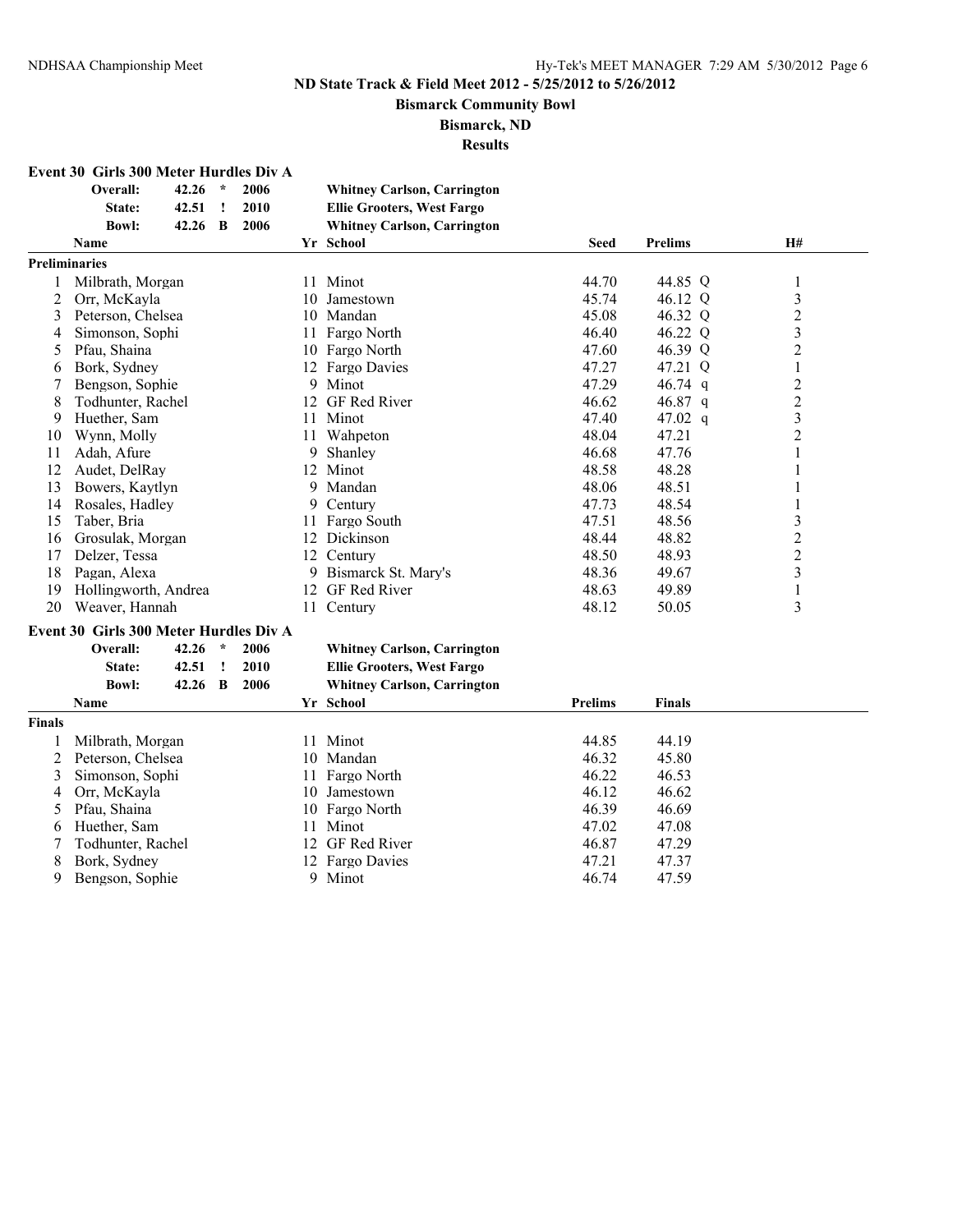#### **Bismarck Community Bowl**

**Bismarck, ND**

**Results**

#### **Event 34 Girls 4x100 Meter Relay Div A**

| Overall:      | $48.76$ *    | 5/28/2010 |
|---------------|--------------|-----------|
| <b>State:</b> | 48.76 ! 2010 |           |
| <b>Bowl:</b>  | 48.76 B 2010 |           |

**Overall: 48.76 \* 5/28/2010 Bismarck, Bismarck K Friedt, A Bennes, T Moser, B Reiner State: 48.76 ! 2010 Bismarck, Bismarck K Friedt, A Bennes, T Moser, B Reiner Bowl: 48.76 B 2010 , Bismarck K Friedt, A Bennes, T Moser, B Reiner Team Relay Seed Prelims H#**

#### P<sub>r</sub>

|    | eliminaries            |                        |                            |                             |
|----|------------------------|------------------------|----------------------------|-----------------------------|
|    | 1 Fargo North          | A                      | 50.04                      | 49.87 Q                     |
|    | 1) Nyanfor, Regina 11  | 2) Pfau, Shaina 10     | 3) Rodriguez, Toni 10      | 4) Larson, Kira 11          |
|    | 2 Bismarck             | $\mathsf{A}$           | 50.52                      | 50.38 Q<br>$\mathfrak{D}$   |
|    | 1) Carlson, Caitlyn 11 | 2) Reiner, Bailey 10   | 3) Enderson, McKenzie 12   | 4) Haussler, Cara 7         |
|    | 3 Century              | $\mathbf{A}$           | 50.05                      | 50.44 Q<br>$\overline{2}$   |
|    | 1) Merkel, Myranda 10  | 2) Ely, Lexi 12        | 3) Hoff, Maria 12          | 4) Yineman, Kylee 10        |
|    | 4 Fargo Davies         | $\mathsf{A}$           | 50.94                      | 50.67 Q                     |
|    | 1) Gaylah, Vera 12     | 2) Carlson, Katelyn 7  | 3) Mark, Payton 9          | 4) Papachek, Kinsey 10      |
| 5  | West Fargo             | A                      | 51.10                      | 50.92 Q<br>2                |
|    | 1) Heinen, Nicole 9    | 2) Metcalf, Jaeden 9   | 3) Gooding, Samantha 12    | 4) Suppa, Courtney 10       |
|    | Shanley                | $\mathsf{A}$           | 51.43                      | 51.16 Q                     |
|    | $1)$ Day, Alex $11$    | 2) Johnson, Julia 9    | 3) Adah, Afure 9           | 4) Bergen, Liz 9            |
|    | <b>GF</b> Red River    | $\mathsf{A}$           | 51.87                      | $\overline{2}$<br>50.94 $q$ |
|    | 1) Burian, Tiahna 8    | 2) Steffen, Hadley 11  | 3) Hollingworth, Andrea 12 | 4) Bakken, Vanessa 11       |
|    | 8 Mandan               | $\mathsf{A}$           | 51.00                      | 51.32 q                     |
|    | 1) Froelich, Alison 8  | 2) Helbling, Kayla 10  | 3) Sauber, Krista 9        | 4) Defoe, Carli 10          |
| 9  | Fargo South            | $\mathsf{A}$           | 52.34                      | 51.46 $q$                   |
|    | 1) Erickson, Maddie 8  | 2) Pifer, Carolyn 10   | 3) Klug, Lindsey 11        | 4) Schalow, Emma 10         |
|    | 10 Valley City         | $\mathbf{A}$           | 51.87                      | 51.64<br>-1                 |
|    | 1) Jacob, Jenna 12     | 2) Roehrich, Brienne 8 | 3) Brown, Abby 9           | 4) Willson, Molly 12        |
| 11 | Minot                  | $\mathbf{A}$           | 51.02                      | 51.79<br>2                  |
|    | 1) Bengson, Sophie 9   | 2) Alexander, Kylie 8  | 3) Sandy, Emma 10          | 4) Bryant, Loni 11          |
| 12 | Jamestown              | A                      | 52.21                      | 51.99<br>2                  |
|    | 1) Carlson, Bre 11     | 2) Jystad, Siri 11     | 3) Keller, McKayla 9       | 4) Voigt, Kylee 8           |
| 13 | Wahneton               | $\mathsf{A}$           | 52.60                      | 52.84                       |
|    | 1) Wynn, Molly 11      | 2) Breuer, Kelsey 11   | 3) Wynn, Matty 9           | 4) Lingen, Amber 7          |
| 14 | Dickinson              | A                      | 52.68                      | 53.46<br>2                  |
|    | 1) Grosulak, Morgan 12 | 2) Beaudion, Hannah 11 | 3) Keator, Kennedy 8       | 4) Mack, Macy 7             |
|    |                        |                        |                            |                             |

# **Event 34 Girls 4x100 Meter Relay Div A**

|               | Overall:               | 48.76 | $\ast$ | 5/28/2010 | Bismarck, Bismarck                    |                                       |                     |  |  |
|---------------|------------------------|-------|--------|-----------|---------------------------------------|---------------------------------------|---------------------|--|--|
|               |                        |       |        |           |                                       | K Friedt, A Bennes, T Moser, B Reiner |                     |  |  |
|               | State:                 | 48.76 |        | 2010      | <b>Bismarck, Bismarck</b>             |                                       |                     |  |  |
|               |                        |       |        |           |                                       | K Friedt, A Bennes, T Moser, B Reiner |                     |  |  |
|               | <b>Bowl:</b>           | 48.76 | R      | 2010      | . Bismarck                            |                                       |                     |  |  |
|               |                        |       |        |           | K Friedt, A Bennes, T Moser, B Reiner |                                       |                     |  |  |
|               | Team                   |       |        |           | Relay                                 | <b>Prelims</b>                        | <b>Finals</b>       |  |  |
| <b>Finals</b> |                        |       |        |           |                                       |                                       |                     |  |  |
|               | Fargo North            |       |        |           | А                                     | 49.87                                 | 50.05               |  |  |
|               | 1) Nyanfor, Regina 11  |       |        |           | 2) Pfau, Shaina 10                    | 3) Rodriguez, Toni 10                 | 4) Larson, Kira 11  |  |  |
|               | 2 Bismarck             |       |        |           | A                                     | 50.38                                 | 50.69               |  |  |
|               | 1) Carlson, Caitlyn 11 |       |        |           | 2) Reiner, Bailey 10                  | 3) Enderson, McKenzie 12              | 4) Haussler, Cara 7 |  |  |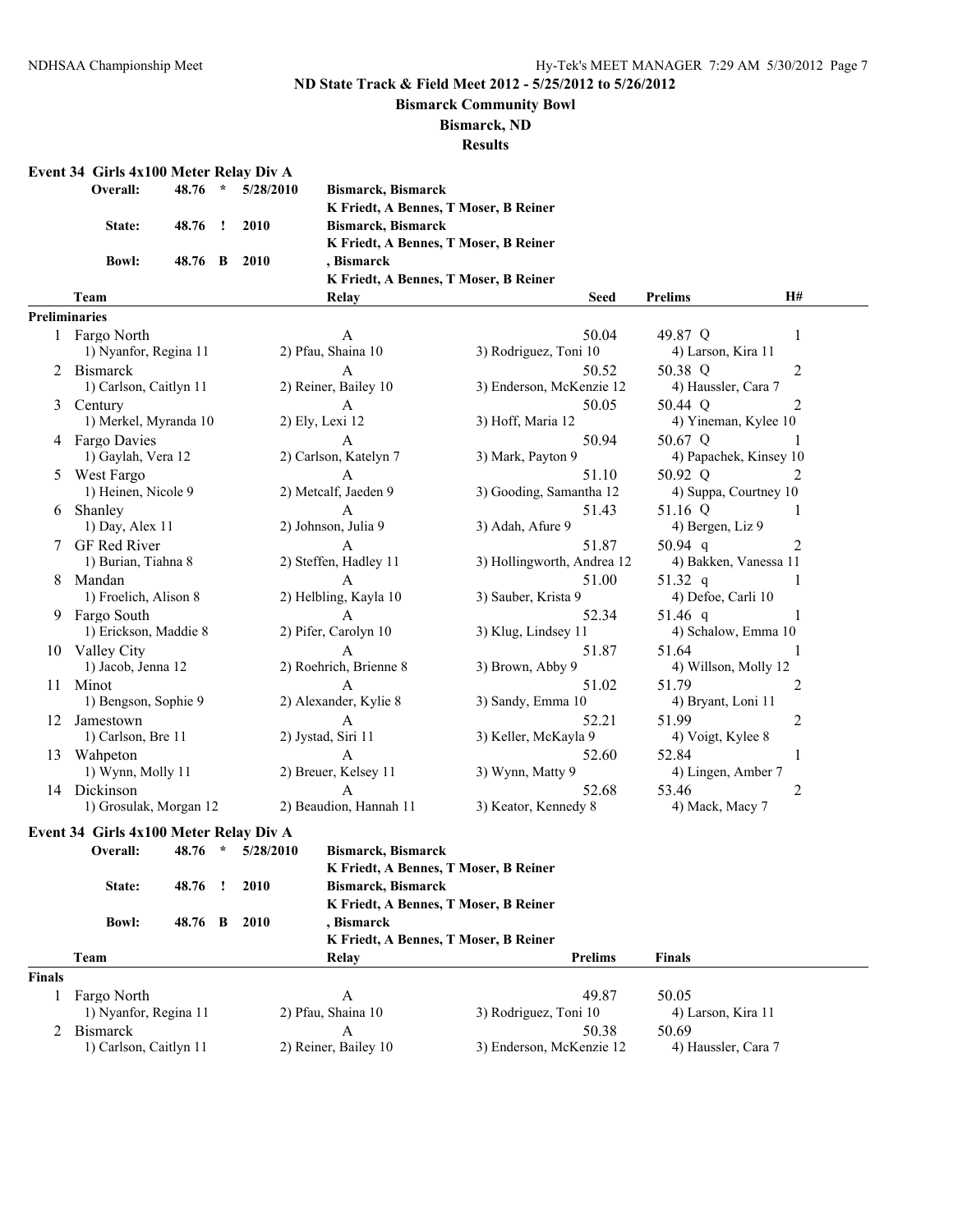**Bismarck Community Bowl**

#### **Bismarck, ND**

**Results**

# **Finals ... (Event 34 Girls 4x100 Meter Relay Div A)**

|       | Team                                   |                                          |              |        | Relay                         | <b>Prelims</b>                                                              | <b>Finals</b>           |                |  |
|-------|----------------------------------------|------------------------------------------|--------------|--------|-------------------------------|-----------------------------------------------------------------------------|-------------------------|----------------|--|
| 3     | Mandan                                 |                                          |              |        | $\mathbf{A}$                  | 51.32                                                                       | 50.84                   |                |  |
|       | 1) Froelich, Alison 8                  |                                          |              |        | 2) Helbling, Kayla 10         | 3) Sauber, Krista 9                                                         | 4) Defoe, Carli 10      |                |  |
| 4     | Century                                |                                          |              |        | A                             | 50.44                                                                       | 50.86                   |                |  |
|       |                                        | 1) Merkel, Myranda 10<br>2) Ely, Lexi 12 |              |        |                               | 3) Hoff, Maria 12                                                           | 4) Yineman, Kylee 10    |                |  |
|       | West Fargo                             |                                          |              |        | A                             | 50.92                                                                       | 50.95                   |                |  |
|       | 1) Heinen, Nicole 9                    |                                          |              |        | 2) Metcalf, Jaeden 9          | 3) Gooding, Samantha 12                                                     | 4) Suppa, Courtney 10   |                |  |
| 6     | Shanley                                |                                          |              |        | $\mathbf{A}$                  | 51.16                                                                       | 51.07                   |                |  |
|       | 1) Day, Alex 11                        |                                          |              |        | 2) Johnson, Julia 9           | 3) Adah, Afure 9                                                            | 4) Bergen, Liz 9        |                |  |
|       | <b>Fargo Davies</b>                    |                                          |              |        | $\mathbf{A}$                  | 50.67                                                                       | 51.19                   |                |  |
|       | 1) Gaylah, Vera 12                     |                                          |              |        | 2) Carlson, Katelyn 7         | 3) Mark, Payton 9                                                           | 4) Papachek, Kinsey 10  |                |  |
| 8     | GF Red River                           |                                          |              |        | $\mathbf{A}$                  | 50.94                                                                       | 51.39                   |                |  |
|       | 1) Burian, Tiahna 8                    |                                          |              |        | 2) Steffen, Hadley 11         | 3) Hollingworth, Andrea 12                                                  | 4) Bakken, Vanessa 11   |                |  |
| 9     | Fargo South                            |                                          |              |        | A                             | 51.46                                                                       | 51.68                   |                |  |
|       | 1) Erickson, Maddie 8                  |                                          |              |        | 2) Pifer, Carolyn 10          | 3) Klug, Lindsey 11                                                         | 4) Schalow, Emma 10     |                |  |
|       | Event 38 Girls 4x200 Meter Relay Div A |                                          |              |        |                               |                                                                             |                         |                |  |
|       | Overall:                               |                                          | $\star$      | 2006   |                               |                                                                             |                         |                |  |
|       |                                        | 1:43.41                                  |              |        |                               | Milnor/Wynd/Lidg, Milnor/Wynd/Lidg<br>C Boyer, J Ellefson, T Mauch, K Stark |                         |                |  |
|       |                                        |                                          |              |        |                               |                                                                             |                         |                |  |
|       | State:                                 | 1:43.51                                  | $\mathbf{I}$ | 2004   | <b>Bismarck, Bismarck</b>     |                                                                             |                         |                |  |
|       |                                        |                                          |              |        |                               | Kelsey Reimnitz, Devon Wentz, Shalee Schoch Kacie Sweep                     |                         |                |  |
|       | <b>Bowl:</b>                           | $1:43.41 \quad B$                        |              | - 2006 | $,$ M/W/L                     |                                                                             |                         |                |  |
|       |                                        |                                          |              |        | Mauch, Boyer, Stark, Ellefson |                                                                             |                         |                |  |
|       | Team                                   |                                          |              |        | Relay                         | <b>Seed</b>                                                                 | <b>Prelims</b>          | H#             |  |
|       | <b>Preliminaries</b>                   |                                          |              |        |                               |                                                                             |                         |                |  |
|       | 1 Fargo North                          |                                          |              |        | A                             | 1:43.99                                                                     | 1:44.02 $Q$             | 1              |  |
|       | 1) Nyanfor, Regina 11                  |                                          |              |        | 2) Pfau, Shaina 10            | 3) Simonson, Sophi 11                                                       | 4) Larson, Kira 11      |                |  |
| 2     | West Fargo                             |                                          |              |        | $\mathsf{A}$                  | 1:44.95                                                                     | $1:45.41$ Q             | 2              |  |
|       | 1) Langerud, Bryce 9                   |                                          |              |        | 2) Levin, Amanda 10           | 3) Suppa, Courtney 10                                                       | 4) Mears, Alissa 12     |                |  |
| 3     | Mandan                                 |                                          |              |        | A                             | 1:46.23                                                                     | 1:46.63 $Q$             | 2              |  |
|       | 1) Helbling, Kayla 10                  |                                          |              |        | 2) Defoe, Carli 10            | 3) Froelich, Alison 8                                                       | 4) Peterson, Chelsea 10 |                |  |
|       | 4 Shanley                              |                                          |              |        | A                             | 1:46.78                                                                     | $1:47.25$ Q             | 1              |  |
|       | 1) Day, Alex 11                        |                                          |              |        | 2) Johnson, Julia 9           | 3) Adah, Afure 9                                                            | 4) Brenner, Haley 11    |                |  |
|       | Fargo South                            |                                          |              |        | A                             | 1:48.87                                                                     | 1:47.27 Q               | 1              |  |
|       | 1) Bostrom, Katie 10                   |                                          |              |        | 2) Pifer, Carolyn 10          | 3) Erickson, Maddie 8                                                       | 4) Schalow, Emma 10     |                |  |
| 6     | Century                                |                                          |              |        | $\mathbf{A}$                  | 1:47.40                                                                     | 1:47.37 Q               | 2              |  |
|       | 1) Ely, Lexi 12                        |                                          |              |        | 2) Obrigewitch, Lily 10       | 3) Hoff, Maria 12                                                           | 4) Yineman, Kylee 10    |                |  |
|       | GF Red River                           |                                          |              |        | $\mathbf{A}$                  | 1:49.28                                                                     | 1:48.36 q               | 2              |  |
|       | 1) Burian, Tiahna 8                    |                                          |              |        | 2) Todhunter, Rachel 12       | 3) Hollingworth, Andrea 12                                                  | 4) Benson, Christa 9    |                |  |
| 8     | Minot                                  |                                          |              |        | A                             | 1:47.46                                                                     | 1:48.66 q               | 2              |  |
|       | 1) Bryant, Loni 11                     |                                          |              |        | 2) Pabelico, Rachel 10        | 3) Duttenhefer, Sierra 9                                                    | 4) Milbrath, Madison 9  |                |  |
| 9     | Bismarck                               |                                          |              |        | A                             | 1:48.09                                                                     | 1:49.44 q               | 1              |  |
|       | 1) Walter, Jaycee 8                    |                                          |              |        | 2) Enderson, McKenzie 12      | 3) Haussler, Cara 7                                                         | 4) Carlson, Caitlyn 11  |                |  |
|       | 10 Wahpeton                            |                                          |              |        | $\mathbf{A}$                  | 1:51.32                                                                     | 1:49.48                 | 2              |  |
|       | 1) Wynn, Molly 11                      |                                          |              |        | 2) Wynn, Matty 9              | 3) Lingen, Amber 7                                                          | 4) Breuer, Kelsey 11    |                |  |
|       | 11 Valley City                         |                                          |              |        | A                             | 1:50.34                                                                     | 1:49.90                 | $\overline{c}$ |  |
|       | 1) Jacob, Jenna 12                     |                                          |              |        | 2) Mundfrom, Becca 12         | 3) Peterson, Bekah 9                                                        | 4) Willson, Molly 12    |                |  |
|       | 12 Jamestown                           |                                          |              |        | A                             | 1:51.03                                                                     | 1:50.50                 | 1              |  |
|       | 1) Carlson, Bre 11                     |                                          |              |        | 2) Jystad, Siri 11            | 3) Smith, Allie 9                                                           | 4) Voigt, Kylee 8       |                |  |
| $---$ | Fargo Davies                           |                                          |              |        | A                             | 1:46.24                                                                     | DQ                      | 1              |  |
|       | 1) Gaylah, Vera 12                     |                                          |              |        | 2) Carlson, Katelyn 7         | 3) Mark, Payton 9                                                           | 4) Bork, Sydney 12      |                |  |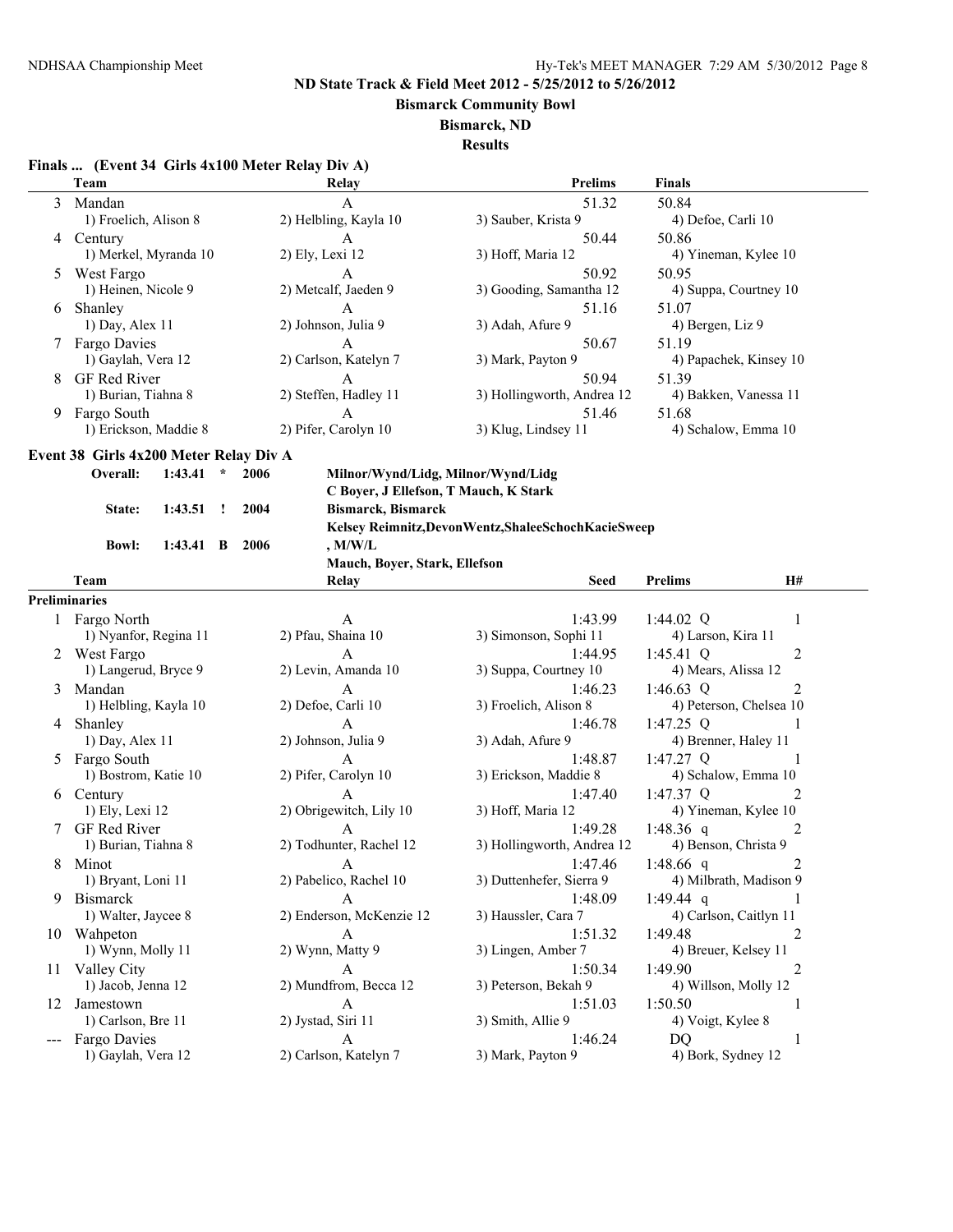**Bismarck Community Bowl**

**Bismarck, ND**

|               | Team                                   |             |         |      | Preliminaries  (Event 38 Girls 4x200 Meter Relay Div A)<br>Relay | <b>Seed</b>                                             | <b>Prelims</b>         | <b>H#</b>                 |
|---------------|----------------------------------------|-------------|---------|------|------------------------------------------------------------------|---------------------------------------------------------|------------------------|---------------------------|
|               | Dickinson                              |             |         |      | $\mathbf{A}$                                                     | 1:51.22                                                 | DQ                     | 1                         |
|               | 1) Keator, Kennedy 8                   |             |         |      | 2) Beaudoin, Leslie 12                                           | 3) Moody, Ali 11                                        | 4) Mack, Macy 7        |                           |
|               | Event 38 Girls 4x200 Meter Relay Div A |             |         |      |                                                                  |                                                         |                        |                           |
|               | Overall:                               | 1:43.41     | $\star$ | 2006 | Milnor/Wynd/Lidg, Milnor/Wynd/Lidg                               |                                                         |                        |                           |
|               |                                        |             |         |      | C Boyer, J Ellefson, T Mauch, K Stark                            |                                                         |                        |                           |
|               | State:                                 | 1:43.51     | $\cdot$ | 2004 | <b>Bismarck, Bismarck</b>                                        |                                                         |                        |                           |
|               |                                        |             |         |      |                                                                  | Kelsey Reimnitz, Devon Wentz, Shalee Schoch Kacie Sweep |                        |                           |
|               | <b>Bowl:</b>                           | $1:43.41$ B |         | 2006 | , M/W/L                                                          |                                                         |                        |                           |
|               |                                        |             |         |      | Mauch, Boyer, Stark, Ellefson                                    |                                                         |                        |                           |
|               | Team                                   |             |         |      | Relay                                                            | <b>Prelims</b>                                          | <b>Finals</b>          |                           |
| <b>Finals</b> |                                        |             |         |      |                                                                  |                                                         |                        |                           |
|               | 1 Fargo North                          |             |         |      | $\mathbf{A}$                                                     | 1:44.02                                                 | 1:43.92                |                           |
|               | 1) Nyanfor, Regina 11                  |             |         |      | 2) Pfau, Shaina 10                                               | 3) Simonson, Sophi 11                                   | 4) Larson, Kira 11     |                           |
|               | 2 West Fargo                           |             |         |      | A                                                                | 1:45.41                                                 | 1:44.85                |                           |
|               | 1) Langerud, Bryce 9                   |             |         |      | 2) Levin, Amanda 10                                              | 3) Suppa, Courtney 10                                   | 4) Mears, Alissa 12    |                           |
|               | 3 Mandan                               |             |         |      | A                                                                | 1:46.63                                                 | 1:46.13                |                           |
|               | 1) Helbling, Kayla 10                  |             |         |      | 2) Defoe, Carli 10                                               | 3) Froelich, Alison 8                                   |                        | 4) Peterson, Chelsea 10   |
|               | 4 Shanley                              |             |         |      | A                                                                | 1:47.25                                                 | 1:47.22                |                           |
|               | 1) Day, Alex 11                        |             |         |      | 2) Johnson, Julia 9                                              | 3) Adah, Afure 9                                        | 4) Brenner, Haley 11   |                           |
|               | 5 Fargo South                          |             |         |      | A                                                                | 1:47.27                                                 | 1:47.36                |                           |
|               | 1) Bostrom, Katie 10                   |             |         |      | 2) Pifer, Carolyn 10                                             | 3) Erickson, Maddie 8                                   | 4) Schalow, Emma 10    |                           |
|               | 6 Century                              |             |         |      | A                                                                | 1:47.37                                                 | 1:47.85                |                           |
|               | 1) Ely, Lexi 12                        |             |         |      | 2) Obrigewitch, Lily 10                                          | 3) Hoff, Maria 12                                       | 4) Yineman, Kylee 10   |                           |
|               | 7 Minot                                |             |         |      | A                                                                | 1:48.66                                                 | 1:48.79                |                           |
|               | 1) Bryant, Loni 11                     |             |         |      | 2) Pabelico, Rachel 10                                           | 3) Duttenhefer, Sierra 9                                |                        | 4) Milbrath, Madison 9    |
|               | 8 GF Red River                         |             |         |      | A                                                                | 1:48.36                                                 | 1:49.06                |                           |
|               | 1) Burian, Tiahna 8                    |             |         |      | 2) Todhunter, Rachel 12                                          | 3) Hollingworth, Andrea 12                              | 4) Benson, Christa 9   |                           |
| 9             | <b>Bismarck</b>                        |             |         |      | A                                                                | 1:49.44                                                 | 1:49.38                |                           |
|               | 1) Walter, Jaycee 8                    |             |         |      | 2) Enderson, McKenzie 12                                         | 3) Haussler, Cara 7                                     | 4) Carlson, Caitlyn 11 |                           |
|               | Event 42 Girls 4x400 Meter Relay Div A |             |         |      |                                                                  |                                                         |                        |                           |
|               | Overall:                               | 4:00.08     | $\star$ | 2003 | Mandan, Mandan                                                   |                                                         |                        |                           |
|               |                                        |             |         |      | M Luther, K Streyle, A Taylor, A Streyle                         |                                                         |                        |                           |
|               | State:                                 | 4:00.08     | $\cdot$ | 2003 | , Mandan                                                         |                                                         |                        |                           |
|               |                                        |             |         |      |                                                                  | M. Luther, K. Streyle, A. Taylor, A. Streyle            |                        |                           |
|               | <b>Bowl:</b>                           | $3:59.05$ B |         | 2009 | , Dickinson                                                      |                                                         |                        |                           |
|               |                                        |             |         |      | Lynch, Herauf, Beaudoin, Messer                                  |                                                         |                        |                           |
|               | Team                                   |             |         |      | Relay                                                            | <b>Seed</b>                                             | <b>Finals</b>          | H#                        |
| <b>Finals</b> |                                        |             |         |      |                                                                  |                                                         |                        |                           |
|               | 1 Fargo North                          |             |         |      | A                                                                | 3:56.15                                                 | 4:02.25                | $\overline{c}$            |
|               | 1) Nyanfor, Regina 11                  |             |         |      | 2) Pfau, Shaina 10                                               | 3) Simonson, Sophi 11                                   | 4) Larson, Kira 11     |                           |
|               | 2 Minot                                |             |         |      | $\mathbf{A}$                                                     | 4:03.80                                                 | 4:03.55                | $\overline{2}$            |
|               | 1) Bengson, Sophie 9                   |             |         |      | 2) Milbrath, Madison 9                                           | 3) Duttenhefer, Sierra 9                                |                        | 4) VanderVorste, Jamie 12 |
|               | 3 Century                              |             |         |      | A                                                                | 4:05.60                                                 | 4:06.69                | 2                         |
|               | 1) Link, Sierra 10                     |             |         |      | 2) Scherr, Katie 8                                               | 3) Brown, Lexi 8                                        | 4) Kelsch, Andrea 10   |                           |
|               | 4 Fargo South                          |             |         |      | $\mathsf{A}$                                                     | 4:09.70                                                 | 4:07.89                | 2                         |
|               | 1) Bostrom, Katie 10                   |             |         |      | 2) Erickson, Maddie 8                                            | 3) Taber, Bria 11                                       |                        | 4) Strandemo, Madeline 11 |
| 5             | Wahpeton                               |             |         |      | A                                                                | 4:10.04                                                 | 4:11.39                | 2                         |
|               | 1) Wynn, Molly 11                      |             |         |      | 2) Wynn, Matty 9                                                 | 3) Breuer, Kelsey 11                                    | 4) Irwin, Tylee 7      |                           |
|               |                                        |             |         |      |                                                                  |                                                         |                        |                           |
|               |                                        |             |         |      |                                                                  |                                                         |                        |                           |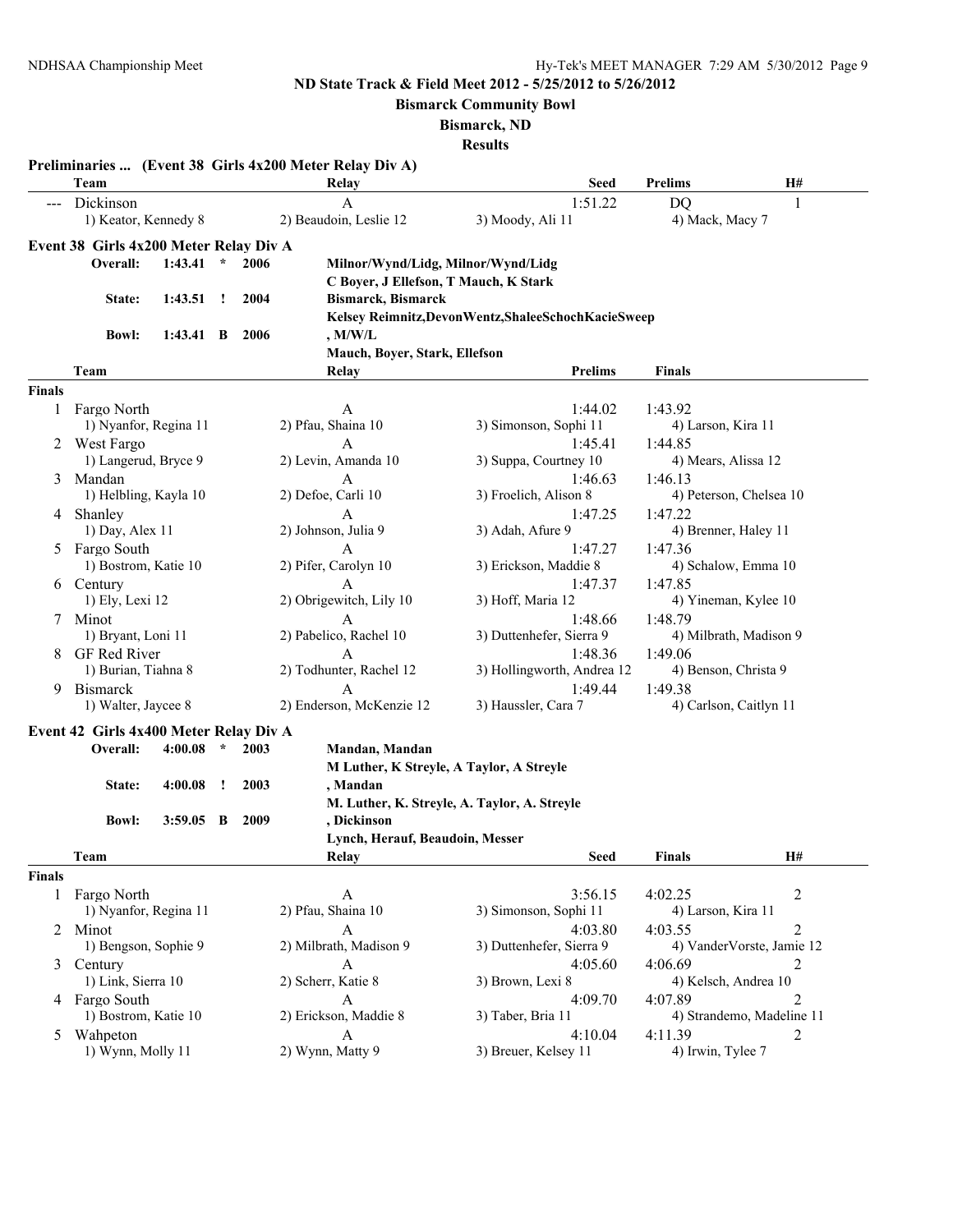**Bismarck Community Bowl**

#### **Bismarck, ND**

**Results**

# **Finals ... (Event 42 Girls 4x400 Meter Relay Div A)**

|        | Team                                   | Relay                                      | <b>Seed</b>                                     | <b>Finals</b>              | H#             |
|--------|----------------------------------------|--------------------------------------------|-------------------------------------------------|----------------------------|----------------|
| 6      | West Fargo                             | A                                          | 4:03.93                                         | 4:11.79                    | $\overline{2}$ |
|        | 1) Grooters, Brooke 11                 | 2) Gooding, Samantha 12                    | 3) Karnopp, Keana 11                            | 4) Mears, Alissa 12        |                |
| 7      | <b>Bismarck</b>                        | A                                          | 4:10.52                                         | 4:12.36                    | 2              |
|        | 1) Fontenot, Libby 10                  | 2) Miller, Morgan 10                       | 3) Walter, Jaycee 8                             | 4) Page, Kaitlyn 7         |                |
| 8      | Dickinson                              | A                                          | 4:14.00                                         | 4:13.39                    | 1              |
|        | 1) Grosulak, Morgan 12                 | 2) Beaudoin, Leslie 12                     | 3) Schroeder, Rachel 11                         | 4) Moody, Ali 11           |                |
| 9.     | GF Red River                           | A                                          | 4:11.64                                         | 4:13.95                    | 1              |
|        | 1) Todhunter, Rachel 12                | 2) Benson, Christa 9                       | 3) Arason, Hannah 8                             | 4) Rone, Ashley 9          |                |
|        | 10 Mandan                              | A                                          | 4:15.72                                         | 4:14.69                    | 1              |
|        | 1) Sauber, Krista 9                    | 2) Wilson, Jacey 8                         | 3) Peterson, Shelby 11                          | 4) Defoe, Carli 10         |                |
|        | Jamestown                              |                                            |                                                 | 4:14.79                    |                |
| 11     |                                        | A<br>2) Jystad, Siri 11                    | 4:08.37<br>3) Allmer, Alison 11                 |                            | 2              |
|        | 1) Voigt, Kylee 8                      |                                            |                                                 | 4) Orr, McKayla 10         |                |
|        | 12 Shanley                             | A                                          | 4:15.39                                         | 4:15.25                    | 1              |
|        | 1) Brenner, Haley 11                   | 2) Erie, Ellen 8                           | 3) Kanwischer, Kylie 7                          | 4) Vig, Jessica 8          |                |
| 13     | Fargo Davies                           | A                                          | 4:08.49                                         | 4:16.35                    | 2              |
|        | 1) Gaylah, Vera 12                     | 2) Marsh, Jenny 8                          | 3) Bye, Katie 8                                 | 4) Bork, Sydney 12         |                |
|        | Event 46 Girls 4x800 Meter Relay Div A |                                            |                                                 |                            |                |
|        | Overall:<br>$9:29.79$ *                | 1999<br>, Bismarck Century                 |                                                 |                            |                |
|        |                                        |                                            | J. Kindschi, M. Jacobson, Katie Reim, Beth Hoge |                            |                |
|        | 9:29.79<br>State:<br><u>!</u>          | 1999<br>, Bismarck Century                 |                                                 |                            |                |
|        |                                        | J. Kindschi, M. Jacobson, K. Reim, B. Hoge |                                                 |                            |                |
|        | <b>Bowl:</b><br>$9:34.69$ B            | 2009<br>, West Fargo                       |                                                 |                            |                |
|        |                                        | Hermanson, Grooters, Balterzore, Mears     |                                                 |                            |                |
|        |                                        |                                            |                                                 |                            |                |
|        | Team                                   | Relay                                      | Seed                                            | <b>Finals</b>              |                |
| Finals |                                        |                                            |                                                 |                            |                |
| 1      | West Fargo                             | A                                          | 9:44.51                                         | 9:35.42                    |                |
|        | 1) Grooters, Brooke 11                 | 2) Baltezore, Christine 11                 | 3) Karnopp, Keana 11                            | 4) Mears, Alissa 12        |                |
| 2      | <b>Bismarck</b>                        | A                                          | 9:52.84                                         | 9:38.18                    |                |
|        | 1) Fontenot, Libby 10                  | 2) Miller, Morgan 10                       | 3) Zeis, Lexi 10                                | 4) Brownotter, Brittany 10 |                |
| 3      | Shanley                                | A                                          | 9:46.29                                         | 9:40.79                    |                |
|        | 1) Kanwischer, Kylie 7                 | 2) Erie, Ellen 8                           | 3) Backlund, Alex 10                            | 4) Jacobson, Sarah 8       |                |
|        | 4 Century                              | A                                          | 9:59.02                                         | 9:46.66                    |                |
|        | 1) Neimeyer, Taryn 8                   | $2)$ Benz, Jen 10                          | 3) Schutte, Jaiden 9                            | 4) Link, Sierra 10         |                |
|        | 5 Fargo Davies                         | A                                          | 9:53.31                                         | 9:55.08                    |                |
|        | 1) Zastoupil, Kelsey 12                | 2) Bye, Katie 8                            | 3) Vetter, McKenna 8                            | 4) Lachowitzer, Tarin 12   |                |
|        | 6 Mandan                               | A                                          | 10:08.14                                        | 9:59.25                    |                |
|        | 1) Sauber, Kiersten 12                 | 2) Wilson, Jacey 8                         | 3) Peterson, Shelby 11                          | 4) Trenda, Nicole 11       |                |
|        | 7 Williston                            | A                                          | 10:04.29                                        | 9:59.72                    |                |
|        | 1) Larsen, Olivia 10                   | 2) Ceglowski, Riley 11                     | 3) Ceglowski, Taryn 7                           | 4) Clarke, Jensen 8        |                |
| 8      | GF Red River                           | A                                          | 10:01.08                                        | 9:59.89                    |                |
|        | 1) Rone, Ashley 9                      | 2) Schreiner, Gretchen                     | 3) Todhunter, Rachel 12                         | 4) Loehr, Rachel 10        |                |
|        | 9 Minot                                | A                                          | 10:05.31                                        | 10:01.87                   |                |
|        | 1) Huether, Sam 11                     | 2) Ziegler, Kristin 12                     | 3) Milbrath, Madison 9                          | 4) VanderVorste, Jamie 12  |                |
|        | 10 Wahpeton                            | A                                          | 10:10.42                                        | 10:05.81                   |                |
|        | 1) Irwin, Tylee 7                      | 2) Breuer, Kelsey 11                       | 3) Mastel, Jessica 11                           | 4) Breuer, Courtney 11     |                |
| 11.    | Fargo North                            | A                                          | 10:07.19                                        | 12:01.00                   |                |
|        | 1) Harmon, Jackie 9                    | 2) Pladson, Sydney 10                      | 3) Johnson, Megan 12                            | 4) Roche, Elizabeth 9      |                |
|        | GF Central                             | A                                          | 10:14.85                                        | 12:02.00                   |                |
| 12     | 1) Thomas, Jordyn 9                    | 2) Ray, Taylor 11                          | 3) Larsen, Lily 11                              | 4) Lindsay, Ali 11         |                |
|        |                                        |                                            |                                                 |                            |                |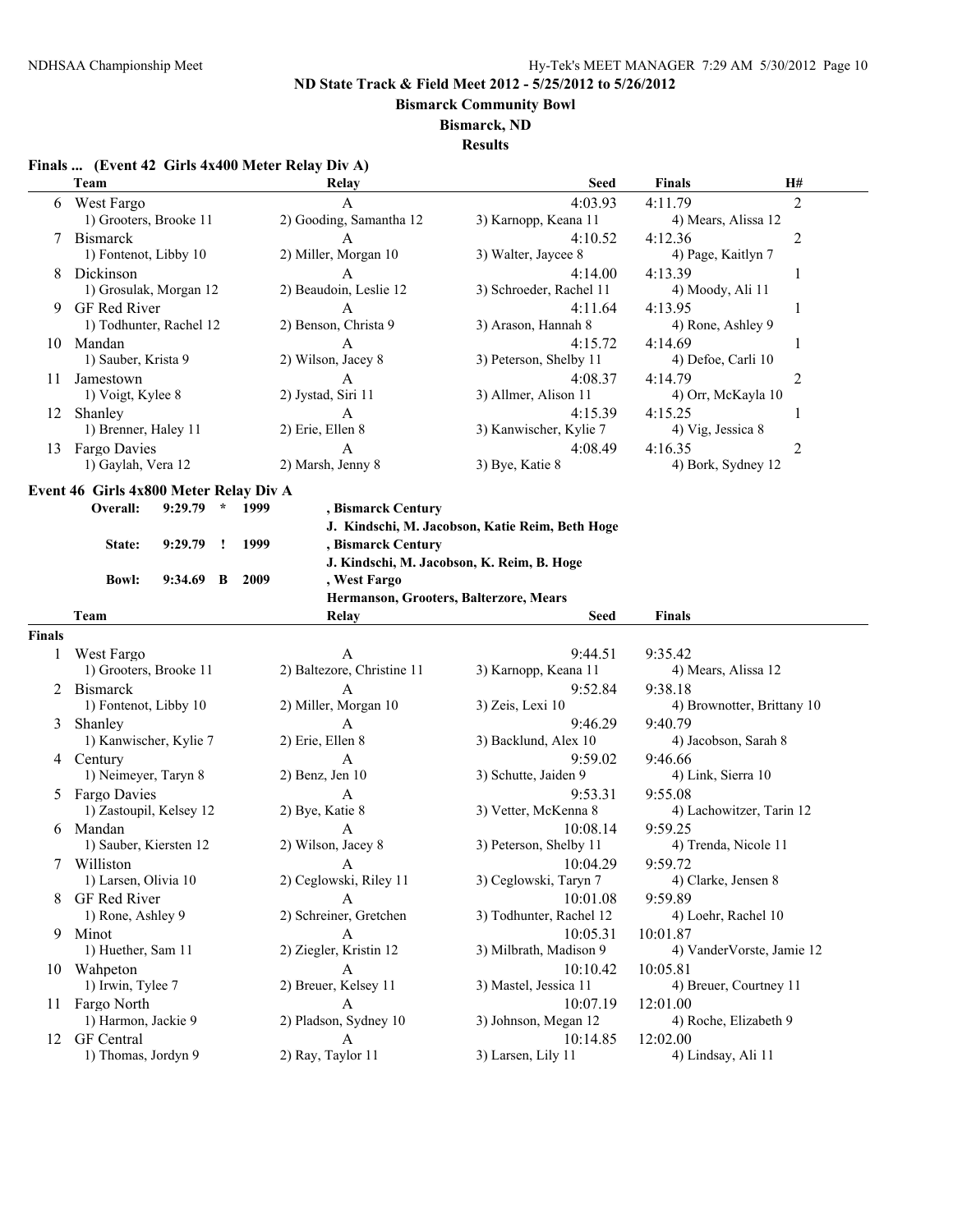**Bismarck Community Bowl**

# **Bismarck, ND**

|               | Finals  (Event 46 Girls 4x800 Meter Relay Div A) |           |              |      |             |                                    |                         |               |                          |
|---------------|--------------------------------------------------|-----------|--------------|------|-------------|------------------------------------|-------------------------|---------------|--------------------------|
|               | Team                                             |           |              |      |             | Relav                              | <b>Seed</b>             | <b>Finals</b> |                          |
| 13            | Fargo South                                      |           |              |      |             | $\mathbf{A}$                       | 10:04.41                | 12:03.00      |                          |
|               | 1) Bitz, Emily 12                                |           |              |      |             | 2) Bessler, Maddie 8               | 3) Pfeiffer, Aloysia 12 |               | 4) Ames, Anna 9          |
| 14            | Bismarck St. Mary's                              |           |              |      |             | A                                  | 10:50.14                | 12:04.00      |                          |
|               | 1) Pierce, Morgan 9                              |           |              |      |             | 2) Boutrous, Raquel 10             | 3) Keller, Juliana 11   |               | 4) Fallgatter, Jarren 11 |
|               | Event 50 Girls High Jump Div A                   |           |              |      |             |                                    |                         |               |                          |
|               | Overall:                                         | $5-09.25$ | $\star$      | 2003 |             | <b>Halley Odegaard, Kindred</b>    |                         |               |                          |
|               | State:                                           | 5-08.25   | $\mathbf{I}$ | 1993 |             | <b>Cindy Leingang, Mandan</b>      |                         |               |                          |
|               | <b>Bowl:</b>                                     | $5-09.25$ | $\mathbf B$  | 2003 |             | Haley Odegaard, Kindred            |                         |               |                          |
|               | Name                                             |           |              |      |             | Yr School                          | <b>Seed</b>             | <b>Finals</b> |                          |
| <b>Finals</b> |                                                  |           |              |      |             |                                    |                         |               |                          |
| 1             | Larson, Kira                                     |           |              |      |             | 11 Fargo North                     | 5-09.00                 | 5-08.00       |                          |
| 2             | Govig, Ann                                       |           |              |      |             | 12 Century                         | 5-05.00                 | J5-08.00      |                          |
| 3             | Larson, Hannah                                   |           |              |      | 11          | Century                            | 5-06.00                 | $5 - 06.00$   |                          |
| 4             | Arason, Hannah                                   |           |              |      | 8           | GF Red River                       | 5-04.00                 | $5 - 02.00$   |                          |
| 5             | Ries, Gabby                                      |           |              |      | 8           | Shanley                            | 5-02.00                 | 5-01.00       |                          |
| 5             | Todd, Natalee                                    |           |              |      | 10 Bismarck | 5-01.00                            | 5-01.00                 |               |                          |
| 7             | Schmidt, Estee                                   |           |              |      | 10 Bismarck | 5-01.00                            | J5-01.00                |               |                          |
| 8             | Gustafson, Shelby                                |           |              |      |             | 10 West Fargo                      | 5-01.00                 | $4 - 11.00$   |                          |
| 8             | Mark, Payton                                     |           |              |      |             | 9 Fargo Davies                     | 5-01.00                 | 4-11.00       |                          |
| 8             | Deibert, Madison                                 |           |              |      |             | 12 Dickinson                       | $4 - 11.00$             | $4 - 11.00$   |                          |
| 9             | Goldade, Alexis                                  |           |              |      |             | 11 Mandan                          | $4 - 11.00$             | J4-11.00      |                          |
| 9             | Goodman, Kiahanna                                |           |              |      |             | 9 Fargo South                      | 5-01.00                 | $J4-11.00$    |                          |
| 9             | Moffett, Jasmine                                 |           |              |      |             | 12 Fargo Davies                    | 5-02.00                 | J4-11.00      |                          |
| 9             | Jacobs, Alexis                                   |           |              |      |             | 12 Century                         | 5-01.00                 | J4-11.00      |                          |
| 9             | Haugen, Alayna                                   |           |              |      | 9           | <b>Fargo Davies</b>                | 5-01.00                 | J4-11.00      |                          |
| 16            | Herman, Veronica                                 |           |              |      | 11          | Century                            | 5-01.00                 | 4-09.00       |                          |
| 16            | Beaudoin, Leslie                                 |           |              |      |             | 12 Dickinson                       | $5 - 02.00$             | 4-09.00       |                          |
|               | <b>Event 54 Girls Long Jump Div A</b>            |           |              |      |             |                                    |                         |               |                          |
|               | <b>Overall:</b> 19-05.50                         |           | $\star$      | 2006 |             | <b>Whitney Carlson, Carrington</b> |                         |               |                          |
|               | State:                                           | 19-03.25  | $\cdot$      | 2005 |             | McKenzie Mehlisch, Fargo South     |                         |               |                          |
|               | <b>Bowl:</b>                                     | 19-05.50  | B            | 2006 |             | <b>Whitney Carlson, Carrington</b> |                         |               |                          |
|               | Name                                             |           |              |      |             | Yr School                          | <b>Seed</b>             | <b>Finals</b> | Wind                     |
| <b>Finals</b> |                                                  |           |              |      |             |                                    |                         |               |                          |
| 1             | Reiner, Bailey                                   |           |              |      |             | 10 Bismarck                        | 18-01.00                | 18-04.75      | 0.6                      |
| 2             | Steffen, Hadley                                  |           |              |      | 11          | GF Red River                       | 17-05.00                | 18-00.25      | $+0.0$                   |
| 3             | Ely, Lexi                                        |           |              |      |             | 12 Century                         | 17-04.50                | 17-06.75      | $+0.0$                   |
| 4             | Schalow, Emma                                    |           |              |      |             | 10 Fargo South                     | 17-09.00                | 17-06.00      | $+0.0$                   |
| 5             | Bruenjes, Christina                              |           |              |      |             | 11 West Fargo                      | 17-08.00                | 17-04.75      | $+0.0$                   |
| 6             | Sabol, Colie                                     |           |              |      |             | 12 GF Red River                    | 16-04.00                | 17-01.25      | 3.6                      |
| 7             | Bakken, Vanessa                                  |           |              |      | 11          | GF Red River                       | 17-00.25                | 16-11.50      | 1.8                      |
| 8             | Todd, Natalee                                    |           |              |      |             | 10 Bismarck                        | 16-04.25                | 16-04.50      | 0.2                      |
| 9             | Schott, Kara                                     |           |              |      |             | 11 Fargo South                     | 16-09.00                | 16-02.50      | $+0.0$                   |
| 10            | Hample, Sierra                                   |           |              |      |             | 10 Wahpeton                        | 16-10.50                | 16-01.75      | $+0.0$                   |
| 11            | Jeske, Hannah                                    |           |              |      |             | 12 Century                         | 16-08.00                | 16-00.50      | 0.4                      |
| 12            | Glover, Domenique                                |           |              |      |             | 12 Minot                           | 16-11.50                | 15-10.00      | 0.6                      |
| 13            | Lynch, Macy                                      |           |              |      |             | 10 Century                         | 16-04.00                | 15-07.00      | 1.0                      |
| 14            | Kelsch, Andrea                                   |           |              |      |             | 10 Century                         | 16-10.00                | 15-06.00      | $+0.0$                   |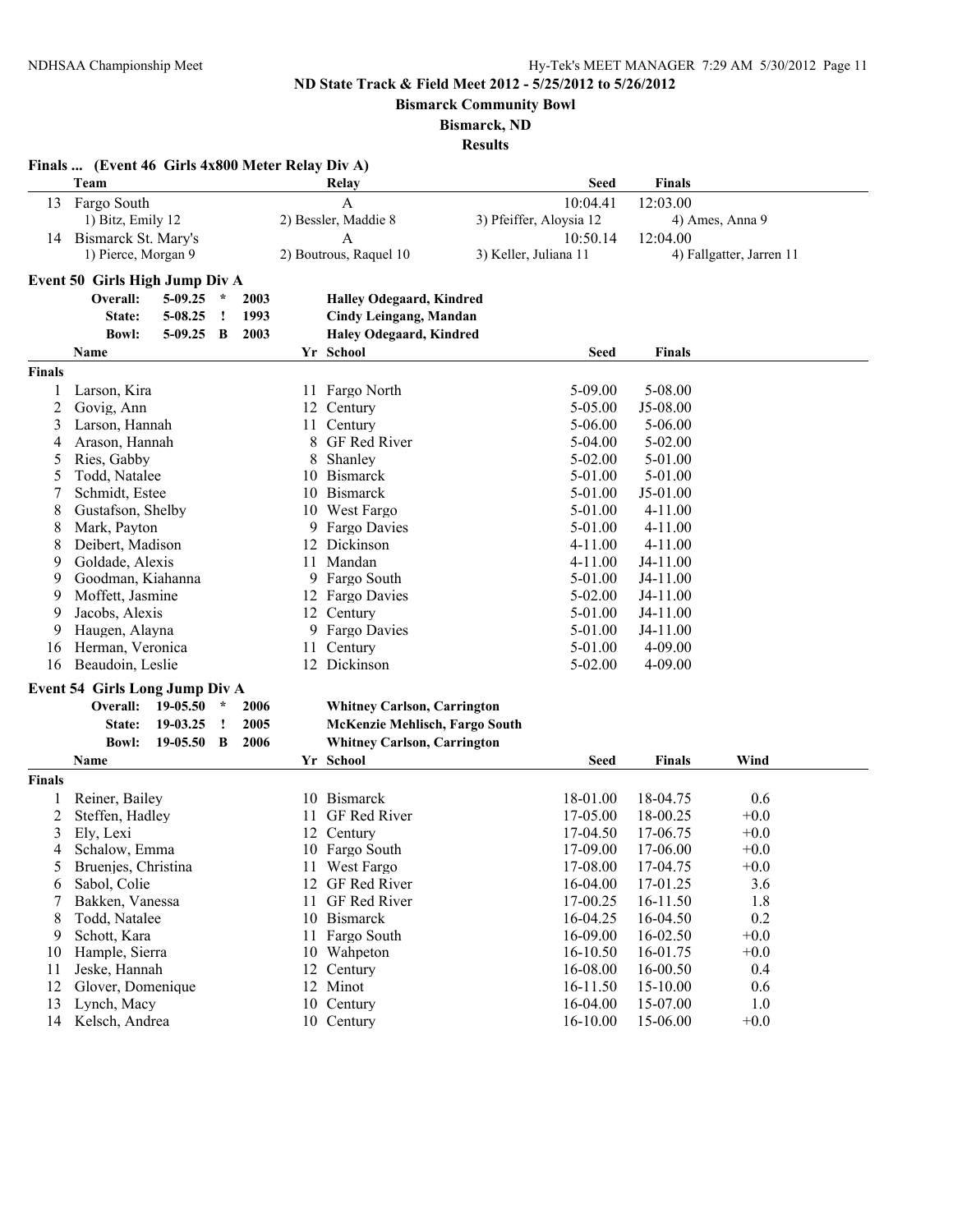**Bismarck Community Bowl**

#### **Bismarck, ND**

**Results**

# **Event 58 Girls Triple Jump Div A**

|                | Overall:                      | 39-04.25 | $\star$ | 1998 |    | <b>Crystal Cummins, Fargo South</b>   |             |               |      |  |
|----------------|-------------------------------|----------|---------|------|----|---------------------------------------|-------------|---------------|------|--|
|                | State:                        | 39-04.25 | 1       | 1998 |    | <b>Crystal Cummins, Fargo South</b>   |             |               |      |  |
|                | <b>Bowl:</b>                  | 39-08.25 | B       | 2008 |    | Kristen Killoran, Maple Valley        |             |               |      |  |
|                | Name                          |          |         |      |    | Yr School                             | <b>Seed</b> | <b>Finals</b> | Wind |  |
| <b>Finals</b>  |                               |          |         |      |    |                                       |             |               |      |  |
| 1              | Bruenjes, Christina           |          |         |      |    | 11 West Fargo                         | 37-07.50    | 37-06.00      | 3.4  |  |
| $\overline{2}$ | Schott, Kara                  |          |         |      | 11 | Fargo South                           | 34-11.50    | 35-08.75      | 1.5  |  |
| 3              | Larson, Hannah                |          |         |      |    | 11 Century                            | 36-07.00    | 35-03.50      | 0.4  |  |
| 4              | Sabol, Colie                  |          |         |      |    | 12 GF Red River                       | 35-08.00    | 35-00.50      | 1.7  |  |
| 5              | Jeske, Hannah                 |          |         |      |    | 12 Century                            | 34-06.50    | 35-00.25      | 0.5  |  |
| 6              | Gietzen, Lauren               |          |         |      |    | 10 Century                            | 35-00.50    | 34-09.50      | 3.6  |  |
| 7              | Papachek, Kinsey              |          |         |      |    | 10 Fargo Davies                       | 34-05.00    | 34-07.25      | 1.1  |  |
| 8              | vanBerkum, Katelyn            |          |         |      | 11 | <b>Bismarck</b>                       | 34-08.00    | 34-05.25      | 1.6  |  |
| 9              | Audet, DelRay                 |          |         |      |    | 12 Minot                              | 34-04.00    | 34-02.25      | 0.6  |  |
| 10             | Hoy, Allison                  |          |         |      |    | 11 Fargo Davies                       | 34-00.00    | 33-11.75      | 2.1  |  |
| 11             | Klose, Reiley                 |          |         |      |    | 9 Fargo Davies                        | 34-07.75    | 33-08.75      | 1.8  |  |
| 12             | Todd, Natalee                 |          |         |      |    | 10 Bismarck                           | 36-10.00    | 33-08.50      | 0.4  |  |
| 13             | Stilwell, Jenna               |          |         |      | 9  | Jamestown                             | 35-00.50    | 33-07.25      | 1.9  |  |
| 14             | Bakken, Vanessa               |          |         |      | 11 | <b>GF</b> Red River                   | 34-08.75    | 33-06.50      | 2.1  |  |
| 15             | Deibert, Madison              |          |         |      |    | 12 Dickinson                          | 34-05.00    |               | 0.1  |  |
|                |                               |          |         |      |    |                                       |             | 33-03.00      | 1.6  |  |
| 16             | LeDoux, Libby                 |          |         |      | 8  | <b>Fargo Davies</b>                   | 34-05.25    | 32-08.50      |      |  |
|                | Event 62 Girls Shot Put Div A |          |         |      |    |                                       |             |               |      |  |
|                | Overall:                      | 48-02.75 | $\star$ | 2001 |    | <b>Briona Reynolds, GF Red River</b>  |             |               |      |  |
|                | State:                        | 48-02.75 | Ţ       | 2001 |    | <b>Briona Reynolds, GF Red River</b>  |             |               |      |  |
|                | <b>Bowl:</b>                  | 48-02.75 | B       | 2001 |    | <b>Brionna Reynolds, GF Red River</b> |             |               |      |  |
|                | Name                          |          |         |      |    | Yr School                             | <b>Seed</b> | <b>Finals</b> |      |  |
| <b>Finals</b>  |                               |          |         |      |    |                                       |             |               |      |  |
| 1              | Rust, Naomi                   |          |         |      | 1  | <b>Bismarck</b>                       | 37-08.00    | 40-06.00      |      |  |
| $\overline{c}$ | Bolstad, Alexis               |          |         |      |    | 10 Fargo Davies                       | 39-11.00    | 39-10.00      |      |  |
| 3              | Hall, Kelsie                  |          |         |      |    | 10 Century                            | 38-11.25    | 39-04.50      |      |  |
| 4              | Schwarzkopf, Maggie           |          |         |      |    | 9 Century                             | 40-07.00    | 38-07.00      |      |  |
| 5              | Bergrud, Brianna              |          |         |      |    | 12 Bismarck                           | 38-06.00    | 38-02.00      |      |  |
| 6              | Brandt, Jennifer              |          |         |      |    | 12 Devils Lake                        | 36-08.00    | 36-09.50      |      |  |
| 7              | Chase, Katie                  |          |         |      |    | 11 Century                            | 37-04.00    | 36-07.00      |      |  |
| 8              | Kingsley, Lydia               |          |         |      |    | 12 Fargo South                        | 37-08.50    | 35-11.00      |      |  |
| 9              | Hasche, Ali                   |          |         |      |    | 9 Century                             | 37-09.00    | 35-09.00      |      |  |
| 10             | Walker, Keely                 |          |         |      | 8  | West Fargo                            | 33-04.50    | 35-05.00      |      |  |
| 11             | Beck, Maari                   |          |         |      |    | 11 Century                            | 35-11.00    | 34-06.00      |      |  |
| 11             | Redwing, Alejandra            |          |         |      |    | 11 Bismarck St. Mary's                | 35-06.00    | 34-06.00      |      |  |
| 13             | Schettler, Sassy              |          |         |      |    | 12 Bismarck                           | 35-11.00    | 34-04.00      |      |  |
| 14             | Eggert, Jayd                  |          |         |      |    | 12 Minot                              | 37-03.00    | 34-02.00      |      |  |
| 15             | Schaefer, Karley              |          |         |      |    | 12 West Fargo                         | 37-05.50    | 33-09.00      |      |  |
| 15             | Reller, Kat                   |          |         |      |    | 11 GF Central                         | 34-09.00    | 33-09.00      |      |  |
| 17             | Svingen, Emily                |          |         |      |    | 9 Century                             | 35-07.00    | 30-11.00      |      |  |
| ---            | Urquhart, Kelsey              |          |         |      |    | 12 Jamestown                          | 36-10.00    | ND            |      |  |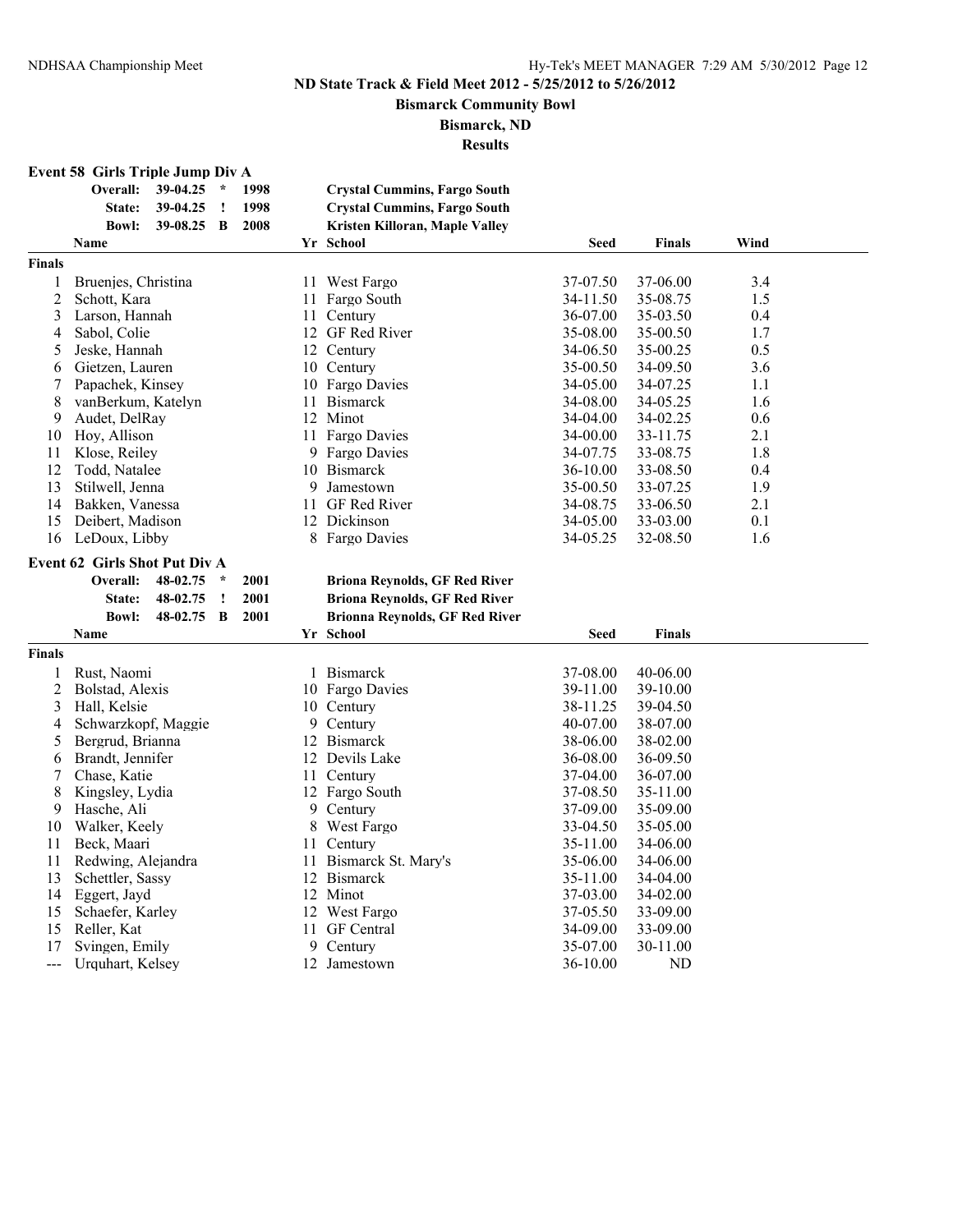**Bismarck Community Bowl**

#### **Bismarck, ND**

| <b>Event 66 Girls Discus Throw Div A</b> |
|------------------------------------------|
|------------------------------------------|

|               | Overall:                           | 172-00 | $\star$ | 1999 |    | <b>Briona Reynolds, GF Red River</b>  |                  |               |  |
|---------------|------------------------------------|--------|---------|------|----|---------------------------------------|------------------|---------------|--|
|               | State:                             | 172-00 | !       | 1999 |    | <b>Briona Reynolds, GF Red River</b>  |                  |               |  |
|               | <b>Bowl:</b>                       | 173-10 | B       | 1999 |    | <b>Brionna Reynolds, GF Red River</b> |                  |               |  |
|               | Name                               |        |         |      |    | Yr School                             | <b>Seed</b>      | <b>Finals</b> |  |
| <b>Finals</b> |                                    |        |         |      |    |                                       |                  |               |  |
|               | Clarke, Danielle                   |        |         |      |    | 12 Williston                          | 135-02           | 130-11        |  |
| 2             | Meyer, Elizabeth                   |        |         |      |    | 12 Mandan                             | 124-09           | 126-03        |  |
| 3             | Jacobs, Alexis                     |        |         |      | 12 | Century                               | 124-06           | 123-05        |  |
| 4             | Eggert, Jayd                       |        |         |      |    | 12 Minot                              | 134-02           | 121-00        |  |
| 5             | Rust, Naomi                        |        |         |      | 1  | <b>Bismarck</b>                       | 126-09           | 119-00        |  |
| 6             | Schwarzkopf, Maggie                |        |         |      |    | 9 Century                             | 118-07           | 112-09        |  |
| 7             | Hasche, Ali                        |        |         |      |    | 9 Century                             | 116-11           | J112-09       |  |
| 8             | Kingsley, Lydia                    |        |         |      |    | 12 Fargo South                        | 105-04           | 111-04        |  |
| 9             | Bergrud, Brianna                   |        |         |      | 12 | <b>Bismarck</b>                       | 115-06           | 110-07        |  |
| 10            | Reller, Kat                        |        |         |      | 11 | GF Central                            | 118-01           | 110-06        |  |
| 11            | Schettler, Sassy                   |        |         |      | 12 | <b>Bismarck</b>                       | 115-05           | 108-07        |  |
| 12            | Chase, Katie                       |        |         |      | 11 | Century                               | 118-08           | 108-00        |  |
| 13            | Ourada, Sierra                     |        |         |      |    | 10 Williston                          | 117-00           | $106 - 11$    |  |
| 14            | Walker, Keely                      |        |         |      |    | 8 West Fargo                          | 111-02           | 106-07        |  |
| 15            | Brandt, Katie                      |        |         |      |    | 10 Devils Lake                        | 103-09           | 103-07        |  |
| 16            | Boehm, Brandi                      |        |         |      |    | 12 Mandan                             | 115-08           | 101-02        |  |
| 17            | Bolstad, Alexis                    |        |         |      |    | 10 Fargo Davies                       | 108-00           | 97-06         |  |
| 18            | Hall, Kelsie                       |        |         |      |    | 10 Century                            | 119-00           | 97-02         |  |
| 19            | Perrin, Whitney                    |        |         |      |    | 9 Century                             | 115-10           | 96-00         |  |
| 20            | Strand, Annika                     |        |         |      |    | 12 GF Red River                       | 112-05           | $91 - 10$     |  |
| 21            | Barnaby, Kcee                      |        |         |      |    | 11 Bismarck                           | 115-10           | 85-03         |  |
|               | Event 70 Girls Javelin Throw Div A |        |         |      |    |                                       |                  |               |  |
|               | Overall:                           | 148-03 | $\star$ | 2002 |    |                                       |                  |               |  |
|               |                                    |        | $\cdot$ |      |    | Katie Wilson, GF Red River            |                  |               |  |
|               | State:<br><b>Bowl:</b>             | 148-03 |         | 2002 |    | Katie Wilson, GF Red River            |                  |               |  |
|               |                                    | 145-10 | B       | 2001 |    | Dana Olimb, GF Red River              |                  |               |  |
|               | Name                               |        |         |      |    | Yr School                             | <b>Seed</b>      | <b>Finals</b> |  |
| <b>Finals</b> |                                    |        |         |      |    |                                       |                  |               |  |
|               | Clarke, Danielle                   |        |         |      |    | 12 Williston                          | 116-00           | 120-07        |  |
| 2             | Meyer, Elizabeth                   |        |         |      |    | 12 Mandan                             | 124-07           | 120-05        |  |
| 3             | Eggert, Jayd                       |        |         |      |    | 12 Minot                              | 133-05           | 117-11        |  |
| 4             | Coghlan, Jenna                     |        |         |      |    | 12 Valley City                        | 114-06           | 112-11        |  |
| 5             | Arason, Hannah                     |        |         |      | 8  | GF Red River                          | 113-04           | J112-11       |  |
| 6             | Moffett, Jasmine                   |        |         |      |    | 12 Fargo Davies                       | 115-02           | 110-00        |  |
|               | Klabo, Alexis                      |        |         |      |    | 9 Fargo Davies                        | 112-08           | 108-08        |  |
| 8             | Nelson, Amanda                     |        |         |      |    | 9 Williston                           | 110-08           | 108-01        |  |
| 9             | Rust, Naomi                        |        |         |      |    | 1 Bismarck                            | 101-03           | 107-09        |  |
| 10            | Bolstad, Alexis                    |        |         |      |    | 10 Fargo Davies                       | $105 - 11$       | 106-03        |  |
| 11            | Ripplinger, Ellie                  |        |         |      |    | 11 GF Red River                       | 103-01           | 102-09        |  |
| 12            | Lennon, Lexi                       |        |         |      | 11 | West Fargo                            | 112-10           | 102-07        |  |
| 13            | Jossart, Jordyn                    |        |         |      |    | 9 Century                             | $104 - 11$       | 100-06        |  |
| 14            | Lee, Kassidy                       |        |         |      |    | 10 Century                            | 108-06           | 98-07         |  |
| 15            | Hilgemann, Beka<br>Stilwell, Jenna |        |         |      |    | 9 Jamestown<br>9 Jamestown            | 111-00<br>101-09 | 97-03         |  |
| 16            |                                    |        |         |      |    |                                       |                  | 91-04         |  |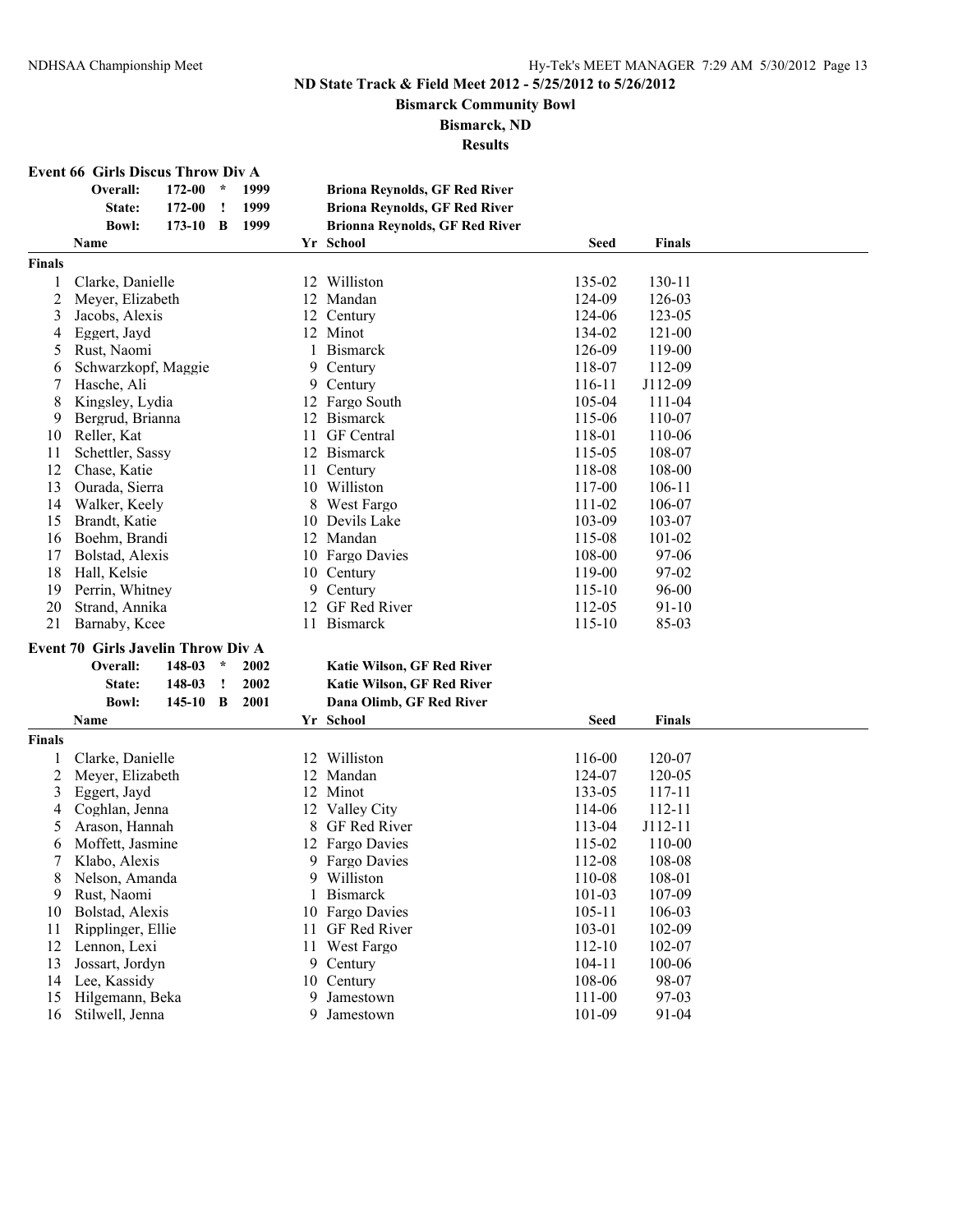**Bismarck Community Bowl**

# **Bismarck, ND**

| <b>Event 74 Girls Pole Vault Div A</b> |  |  |
|----------------------------------------|--|--|
|----------------------------------------|--|--|

|                | Overall:                | $12 - 04$ | $\star$ | 2006 |    | Kelsey Aide, Bottineau        |                                                  |               |         |
|----------------|-------------------------|-----------|---------|------|----|-------------------------------|--------------------------------------------------|---------------|---------|
|                | State:                  | $12 - 00$ | Ţ       | 2003 |    | Julie Strenkowski, GF Central |                                                  |               |         |
|                | <b>Bowl:</b>            | $12 - 04$ | B       | 2006 |    | Kelsey Aide, Bottineau        |                                                  |               |         |
|                | <b>Name</b>             |           |         |      |    | Yr School                     | <b>Seed</b>                                      | <b>Finals</b> |         |
| Finals         |                         |           |         |      |    |                               |                                                  |               |         |
| 1              | Gietzen, Lauren         |           |         |      |    | 10 Century                    | 10-06.00                                         | 11-00.00      |         |
| $\overline{c}$ | Kreft, Sierra           |           |         |      |    | 12 Century                    | 11-01.00                                         | 10-09.00      |         |
| 2              | Govig, Ann              |           |         |      |    | 12 Century                    | 10-06.00                                         | 10-09.00      |         |
| 4              | Ekman, Paris            |           |         |      | 11 | Shanley                       | $9 - 06.00$                                      | 10-06.00      |         |
| 5              | Moch, Haley             |           |         |      |    | 11 Century                    | 10-00.00                                         | 10-00.00      |         |
| 6              | Stotz, Kaley            |           |         |      | 11 | West Fargo                    | 10-00.00                                         | J10-00.00     |         |
| 7              | Koppy, Marissa          |           |         |      |    | 9 Mandan                      | $9 - 00.00$                                      | $9 - 09.00$   |         |
| 7              | Pomeroy, Kathryn        |           |         |      | 12 | <b>Bismarck</b>               | $9 - 06.00$                                      | 9-09.00       |         |
| 9              | Stenslie, Solvei        |           |         |      | 12 | Mandan                        | $9 - 00.00$                                      | $9 - 06.00$   |         |
| 9              | Schalow, Emma           |           |         |      |    | 10 Fargo South                | 9-03.00                                          | 9-06.00       |         |
| 9              | Levorsen, Cienna        |           |         |      |    | 12 Dickinson                  | 10-00.00                                         | $9 - 06.00$   |         |
| 9              | Horob, Hailey           |           |         |      |    | 12 Williston                  | $9 - 06.00$                                      | $9 - 06.00$   |         |
| 13             | Schmidt, Breanna        |           |         |      |    | 11 GF Red River               | $9 - 00.00$                                      | $9 - 00.00$   |         |
| 13             | Brown, Lizzie           |           |         |      |    | 9 Wahpeton                    | 9-03.00                                          | $9 - 00.00$   |         |
| 15             | Breuer, Alyssa          |           |         |      | 11 | Mandan                        | $9 - 00.00$                                      | 8-06.00       |         |
| 15             | Carufel, Clancy         |           |         |      | 11 | <b>Bismarck</b>               | $9 - 00.00$                                      | $8-06.00$     |         |
| 15             | Cwikla, Allison         |           |         |      |    | 10 Fargo Davies               | $9 - 00.00$                                      | 8-06.00       |         |
| 18             | Thompson, Liza          |           |         |      | 11 | Fargo North                   | $9 - 00.00$                                      | 8-00.00       |         |
| 18             | Goodman, Kiahanna       |           |         |      |    | 9 Fargo South                 | 9-03.00                                          | 8-00.00       |         |
| $---$          | Keller, Kaylee          |           |         |      |    | 10 Bismarck                   | $9 - 00.00$                                      | NH            |         |
|                |                         |           |         |      |    |                               | Women - Div A - Team Rankings - 19 Events Scored |               |         |
| 1)             | Century                 |           |         |      |    | 129                           | 2) Bismarck                                      |               | 91      |
|                | 3) Minot                |           |         |      |    | 82                            | 4) West Fargo                                    |               | 78.3333 |
| 5)             | Mandan                  |           |         |      |    | 56.5                          | 6) Fargo North                                   |               | 56      |
| 7)             | Fargo South             |           |         |      |    | 50                            | 8) Fargo Davies                                  |               | 47.3333 |
| 9)             | Shanley                 |           |         |      |    | 42.5                          | 10) GF Red River                                 |               | 35      |
| 11)            | Williston               |           |         |      |    | 28                            | 12) Jamestown                                    |               | 21      |
|                |                         |           |         |      |    |                               | 14) GF Central                                   |               |         |
|                | 13) Valley City         |           |         |      |    | 8                             |                                                  |               | 6       |
|                | 15) Wahpeton            |           |         |      |    | 4                             | 15) Devils Lake                                  |               | 4       |
|                | 17) Dickinson           |           |         |      |    | 1.33333                       | 18) Bismarck St. Mary's                          |               | 1       |
|                |                         |           |         |      |    |                               | Women - Div B - Team Rankings - 19 Events Scored |               |         |
|                | 1) Carrington           |           |         |      |    | 80                            | 2) Langdon/Munich                                |               | 65.5    |
|                | 3) Watford City         |           |         |      |    | 59                            | 4) Rugby                                         |               | 47      |
|                | 5) Central Cass         |           |         |      |    | 41                            | 5) Kindred                                       |               | 41      |
|                | 7) Hazen                |           |         |      |    | 34                            | 7) Thompson                                      |               | 34      |
|                | 9) Velva/Drake-Anamoose |           |         |      |    | 30                            | 10) Mott-Regent                                  |               | 28      |
|                | 11) Lisbon              |           |         |      |    | 25                            | 12) Bottineau                                    |               | 21.5    |
|                |                         |           |         |      |    |                               |                                                  |               |         |
|                | 13) Dickinson Trinity   |           |         |      |    | 18                            | 13) Grafton                                      |               | 18      |
|                | 15) Oakes               |           |         |      |    | 16                            | 16) Nelson County                                |               | 15      |
|                | 17) Southern McLean     |           |         |      |    | 14                            | 17) New Salem Almont                             |               | 14      |